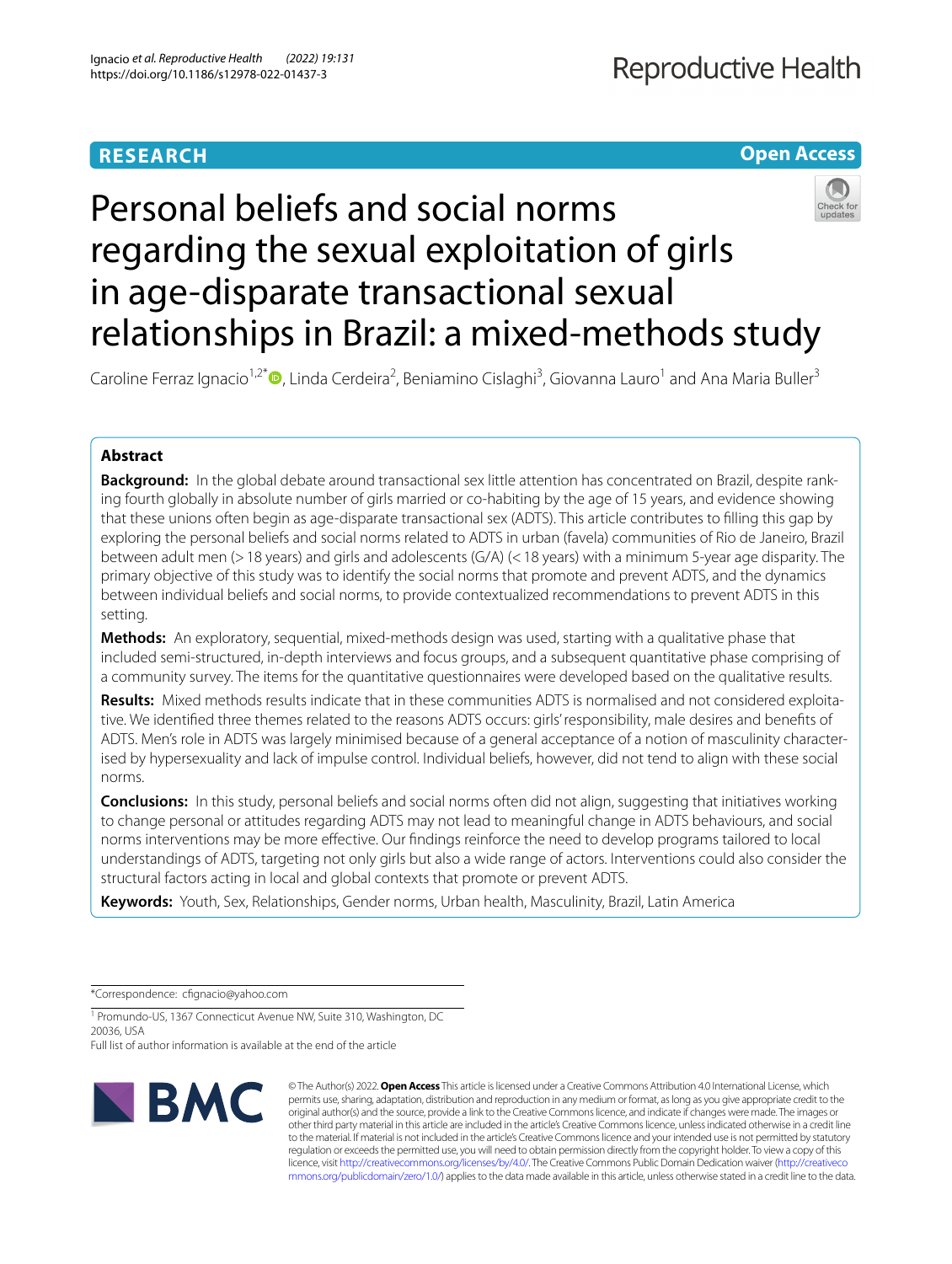# **Plain language summary**

This article explores the personal beliefs and social norms related to the exchange of sexual favours or relationships for material favours, gifts and/or support in some form, between adult men (>18 years) and girls and adolescents (<18 years) with a minimum 5-year age diference. We used interviews, focus groups and questionnaires to understand the factors that promote and prevent these sexual relationships between men and girls. Motivators for these relationships were often related to girls' responsibilities, male desires and the benefts of these relationships. Men's responsibility for their participation in these relationships with girls were often minimised due to a general acceptance of men as overly sexual and lacking impulse control. In this study, personal beliefs and social norms were often not aligned, suggesting that interventions focused on changing personal beliefs or attitudes about these sexual relationships may not be enough to change social norms. The fndings highlight the need to develop solutions that consider a wider range of actors, instead of interventions focused only on girls. The study fndings also support the need to further investigate how communities and shared expectations can infuence sexual relationships in exchange for goods between adult men and girls and adolescents.

#### **Background**

The sexual exploitation of children and adolescents (SECA) includes a variety of behaviours such as exposing children to pornography, sexual touching, online solicitations of pictures or sexual material, trafficking, child marriage and/or transactional sex. Whereas commercial forms of SECA and paedophilia have been visibly and unequivocally condemned by communities, noncommercial transactional sex has received less attention, except in Sub-Saharan Africa where it has been identifed as a driver of the HIV epidemic and attracted research attention (Muthoni et al.,  $2020$ )[\[16\]](#page-13-0). There is also less consensus on the classifcation of transactional sex as SECA [[10](#page-13-1), [12](#page-13-2), [18,](#page-13-3) [25–](#page-14-0)[27](#page-14-1)]. A lack of a clear conceptualisation of transactional sex, combined with the sensitive nature of this behaviour and associated barriers to reporting, have led to underestimates of its prevalence [[10\]](#page-13-1).

In 1990, Brazil was one of the frst countries to develop a legal framework specifcally focused on children and adolescents (up to 18 years)-The Child and Adolescent Statute—inspiring legal reforms throughout Latin America [\[6](#page-13-4)]. Since then, the Brazilian government has created the National Programme to Confront Sexual Violence Against Children and Adolescents, an intersectoral commission and continued legislation focused on protecting against SECA.

Despite an advanced legal framework for protecting children, estimates indicate that in Brazil 36% of women aged 20–24 years were married or cohabiting before age 18, and 11% by age 15 [[23\]](#page-14-2). In absolute numbers, Brazil occupies the fourth global position in number of girls married or co-habiting by 15 years-old. Yet, Brazil receives little attention in the global debate around child marriage. Previous research on child marriage in Brazil has shown that these unions often begin as transactional sex, which has been defned as the exchange of sexual favours or relationships for benefts such as material favours, gifts and/or support in some form [[22\]](#page-14-3).

The present study concentrates on age-disparate transactional sex (ADTS), defned as transactional sex between girls less than 18 years-old and adult men at least five years older  $[13]$  $[13]$ . This study builds on research that aims to understand the social norms that prevent or promote SECA with the goal of bolstering primary prevention efforts. There are a variety of social norms theory approaches  $[14]$  $[14]$  $[14]$ , but the most commonly used in global health, and the one we adopt for this study, is that by Cialdini and colleagues [\[4](#page-13-7)] who defnes norms as one's beliefs about what others do and what others approve of. According to this defnition norms can act as breaks for change even when people's own personal beliefs and attitudes (internal disposition towards something) are aligned with the desired behaviour. Hence, interventions that aim to exclusively changing people's attitudes towards a given practice may be insufficient for changing practices in communities. Our study aims to contribute to the existing literature and provide contextualised recommendations to prevent ADTS in Brazil by shedding light on the kind of social norms that support or prevent ADTS, and estimate the prevalence and dynamics of ADTS in Brazil.

### **Methods**

This exploratory sequential mixed-methods study [\[5](#page-13-8)] consisted frst of a formative, qualitative phase to identify social norms and personal beliefs related to ADTS, which then informed the development of personal beliefs and social norms items for a quantitative survey. This survey was then applied in the quantitative phase to test the distribution of the items in the population and their associations with socio-demographic characteristics and participation in ADTS.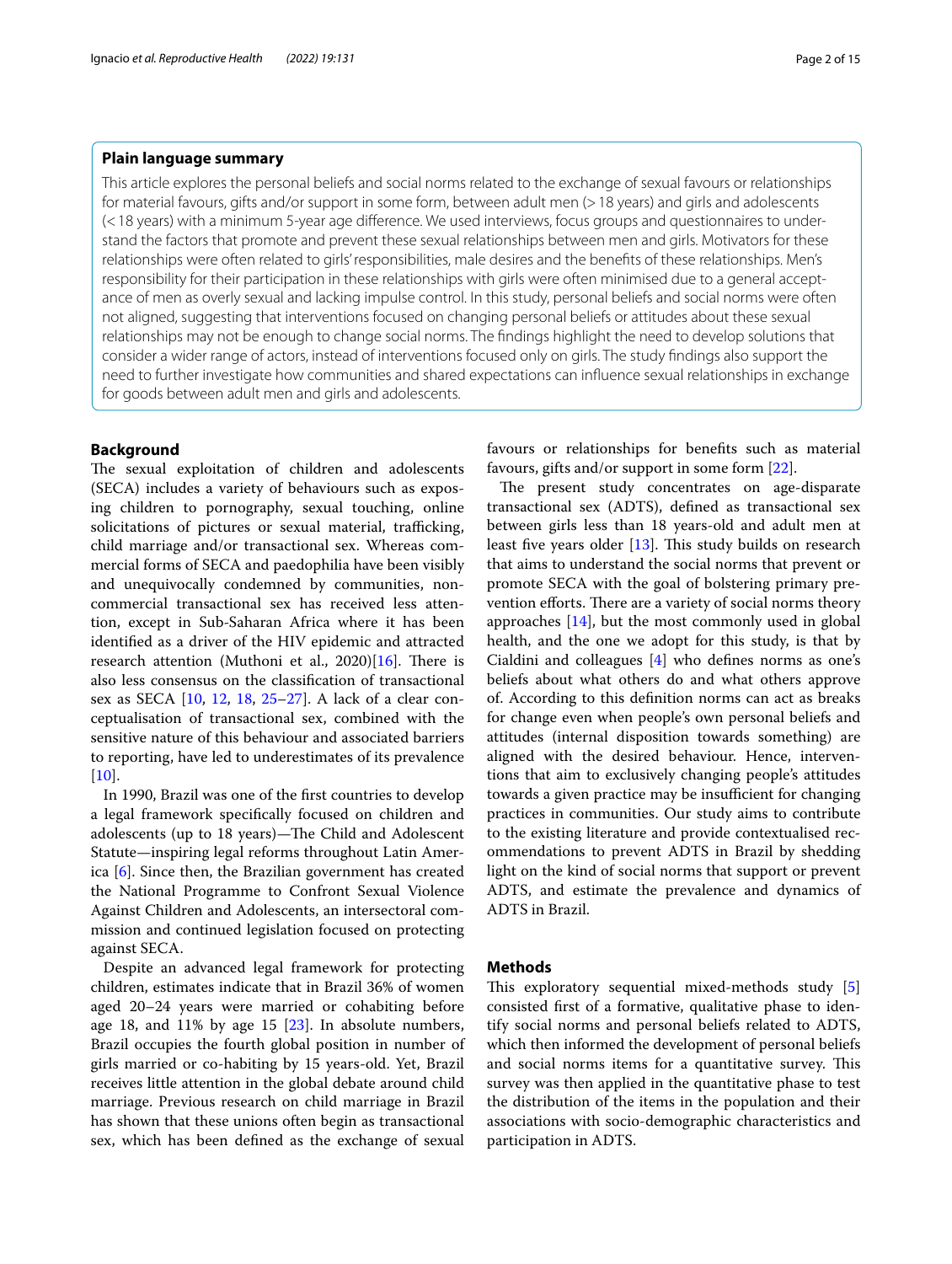## **Study setting**

The study was conducted in informal urban, low-income communities called *favelas*, in the city of Rio de Janeiro, Brazil.

The qualitative phase was conducted in three different favelas within Rio de Janeiro: *Cidade de Deus* in the western zone of the city, *Rocinha* in the southern zone *and Nova Hollande* in the northern zone. These communities were selected because of their high level of vulnerability according to their score on the Social Vulnerability Index (SVI) (IPEA, <http://ivs.ipea.gov.br/index.php/pt/>). The SVI considers dimensions related to urban infrastructure, human capital and income and labour (for more details see [\[10\]](#page-13-1).

We had planned to conduct the quantitative phase in two of the same communities in which we had conducted the qualitative phase, however, due to security concerns arising from armed confict in *Cidade de Deus* and *Rocinha* during qualitative feldwork, this was not possible. After careful consideration and guided by location, similar characteristics and SVI scores we chose *Babilônia* /*Chapéu Mangueira* in the southern zone of the city as an alternative favela for the quantitative phase of the study instead of Rocinha. The decision to enter any community was taken following the research teams' and community leaders' judgment about the safety conditions on the day, relying on the following criteria: (1) the presence of military police, (2) recent or active gunfre, (3) closed commerce during normal business hours, (4) rumours of an impending military police invasion, and/or (5) rumours of an arrival of a large drug shipment.

The questionnaires for the quantitative phase were pretested in *Cidade de Deus*.

#### **Qualitative data collection and analysis**

We partnered with community leaders and resident associations to identify men and women residents from 15 to 65 years using non-probability purposive sampling. In-depth interviews and focus groups were conducted with a total of 130 participants sampled by gender and community. We conducted 30 semi-structured, in-depth interviews and 10 focus groups in total with a range of 8 to 12 participants in each focus group. Interviews took between 45 and 60 min and focus group discussion between 60 and 90 min. Fieldwork was conducted between June and August 2017. Overall, there were 130 participants in the qualitative phase: 35 aged 15–17 years, 30 aged 18–24 years, 16 aged 25–34 years, 32 aged 35 to 45 years, and 27 aged 46–65 years (Tables [1](#page-2-0) and [2\)](#page-2-1). All interviews and focus groups were audio recorded.

The number of interviews was decided pragmatically to allow for an equal number with women and men and

<span id="page-2-0"></span>

| Age group                         | Community<br>interviewees) | (boys and men interviewees<br>/ girls and women | <b>Total interviews</b><br>per age group |                     |
|-----------------------------------|----------------------------|-------------------------------------------------|------------------------------------------|---------------------|
|                                   | RO                         | <b>CM</b>                                       | CDD                                      |                     |
| $15 - 17$                         | 1/1                        | 1/1                                             | 0/1                                      | 5                   |
| $18 - 24$                         | 1/1                        | 2/1                                             | 3/2                                      | 10                  |
| $25 - 34$                         | 1/1                        | 0/2                                             | 1/1                                      | 6                   |
| $35 - 44$                         | 1/1                        | 0/0                                             | 0/0                                      | $\mathcal{P}$       |
| $46 - 65$                         | 1/1                        | 1/2                                             | 1/1                                      | 7                   |
| Total interviews per<br>community | 10                         | 10                                              | 10                                       | 30 total interviews |

Source: Ignacio et al. [[10\]](#page-13-1)

<span id="page-2-1"></span>

|  | Table 2 Characteristics of the focus group participants |  |  |  |  |
|--|---------------------------------------------------------|--|--|--|--|
|--|---------------------------------------------------------|--|--|--|--|

| Age group                           | Community | (boys and men groups /<br>girls and women groups) | <b>Total focus</b><br>groups per age<br>group |                          |
|-------------------------------------|-----------|---------------------------------------------------|-----------------------------------------------|--------------------------|
|                                     | <b>RO</b> | СM                                                | <b>CDD</b>                                    |                          |
| $15 - 17$                           | 0/1       | 1/0                                               | 1/0                                           | 3                        |
| $18 - 24$                           | 0/0       | 1/0                                               | 0/1                                           | 2                        |
| $25 - 34$                           | 0/0       | 0/0                                               | 0/1                                           | 1                        |
| $35 - 45$                           | 0/1       | 1/0                                               | 1/0                                           | 3                        |
| $46 - 65$                           | 1/1       | 0/0                                               | 0/0                                           | $\mathcal{P}$            |
| Total focus groups<br>per community | 4         | 3                                                 | 4                                             | 10 total focus<br>groups |

Source: Ignacio et al. [[10\]](#page-13-1)

an equal distribution among the study sites. Analysis started during feldwork and the team established that saturation was reached within 30 interviews.

During the interviews and focus groups we used vignettes specifcally designed to elicit personal beliefs and social norms around ADTS. The vignettes were created based on the literature regarding ADTS, meetings with key stakeholders, and consultation with experts. The interviews and focus groups' topic guides included the same questions addressing: personal beliefs and community social norms related to SECA; patterns of sexual exploitation in favelas in Brazil; social norms that protect against or foster ADTS; if/how ADTS is accepted or sanctioned in the communities (Ignacio et al. 2019). Data collection was conducted in Portuguese by local experienced researchers. Qualitative instruments were pilot tested with groups of the same demographic profle as the target population but from diferent low-income neighbourhoods to assess relevance of the vignettes and acceptability of the length of the interviews.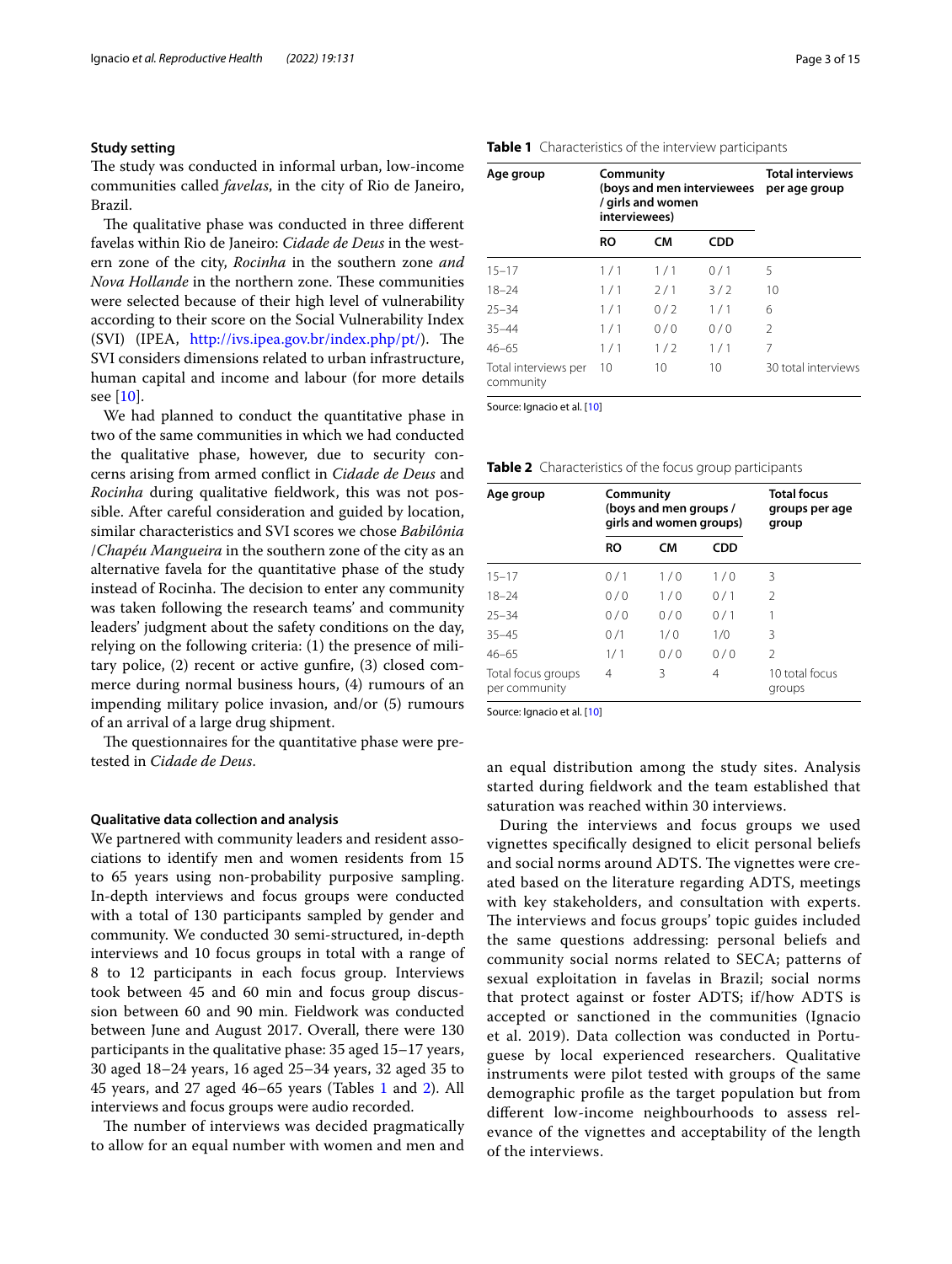Transcripts and feld notes were anonymised. A thematic analysis approach was used to identify themes related to the social norms that promote and protect against ADTS. Four members of the research team identifed thematic codes, sub-themes and exemplifying quotes. The codes from the different team members were discussed and merged. Transcripts were coded manually. For more detailed information regarding the qualitative analysis is available in Ignacio, et al. [\[10\]](#page-13-1).

#### **Quantitative data collection and analysis**

To develop the quantitative data collection tool the team held multiple face-to-face and virtual meetings with experts from Promundo-US as well as the London School of Hygiene and Tropical Medicine (LSHTM) and two local statisticians. Items were developed based on the qualitative results with domains and items selected to refect those personal beliefs and social norms most prevalent in the qualitative data. The team then developed two sets of introductory statements and response scales. The social norms items started with "How many people in your community think that…." and had the answer options: "everyone", "the majority", "half", "a few", and "no one". The personal belief items started with "Do you think" that…" and had the following answer options: "totally agree", "agree", "neither agree nor disagree", "disagree", and "totally disagree". The items were evaluated based on their clarity, relevance and importance by a panel of seven external experts, then pretested in CDD. From the pre-test data, 41 items were selected to be included in the fnal questionnaire. Additionally, three questions regarding respondents' practices were included: if the respondent had ever had sexual relations in exchange for gifts or other material goods; if the respondent had sexual relations with an adult while still a minor; and if the adult respondents had had sexual relations with minors while adults.

412 participants were selected using a multi-stage sampling plan (census sectors, households, resident). Eight census tracts or sectors were randomly selected from each community. The households in each sector were identifed and numbered. A number representing a household was randomly selected as the starting point in the sector. For each sector, data collection teams were given sector maps, a description of the sector and a table of quotas according to sex (50% male and 50% female) and age of residents (with a 1/3 of the sample in each of the age groups (15–17, 18–24, and  $25 + \text{years}$ ) needed for that sector. After household selection, the interviewer team requested a resident that met the sector quota guideline age and gender.

Questionnaires were conducted from the 27th July to the 2nd November, 2018 in the homes of the participants

using tablets with the software CommCare by Dimagi. Interviewers were gender-matched with participants. The fnal sample included a total of 412 residents of the study communities: 280 (68.0%) from NH and 132 (32.0%) from B/CM. The socio-demographic characteristics of the participants is available in Table [3](#page-4-0).

Questionnaire data were exported to excel and analysed using Epi Info 7. Bivariate and multivariate analyses were conducted using gender, age range, community of residence, poverty level, and importance of religious beliefs variables. The association between these variables and each personal belief and social norm item was tested. Associations between the questions about behaviours and those about gender, age range, community of residence, poverty level, and importance of religious beliefs were analysed. Associations between the items were also analysed. At the fnal stage of analysis we integrated the mixed-methods data by triangulating the qualitative and quantitative fndings, and interpreting and discussing them together.

## **Results**

Four main themes arose from our convergent analysis of both datasets. The first described the prevalence and experience of ADTS in the context of the favelas, where there are high rates of drug trafficking activity. The second theme related to the role of the family in ADTS, with a particular focus on mothers and friends as important reference groups for this practice. The third and fourth themes were related to the responsibilities and motivations of men and girls to engage in ADTS. When describing each theme we draw on both qualitative and quantitative data.

#### **Prevalence and experience of ADTS**

Overall, 45.9% of all participants believed that it was normal for men to get involved in sexual relationships with girls and 48.3% expected their community members to also see the behaviour as normal. Among these, adolescents and young adults (independent of their sex) were the most likely to normalize ADTS relationships. Conversely, those with strong religious beliefs were less likely than those with weaker religious beliefs to accept it as normal, although even within the latter group the majority thought that most or all of their community members would support ADTS (43.7% versus 55.1%,  $p$ -value = 0.021). Adults who considered their religion important were also less likely to have had sexual relationships with a minor (OR: 0.447, 95%CI: 0.233–0.859, p-value: 0.012) (See Table [4](#page-5-0)).

Our results suggest that men involved in drug trafficking were expected to also be involved in ADTS either as perpetrators engaging in ADTS or as the only members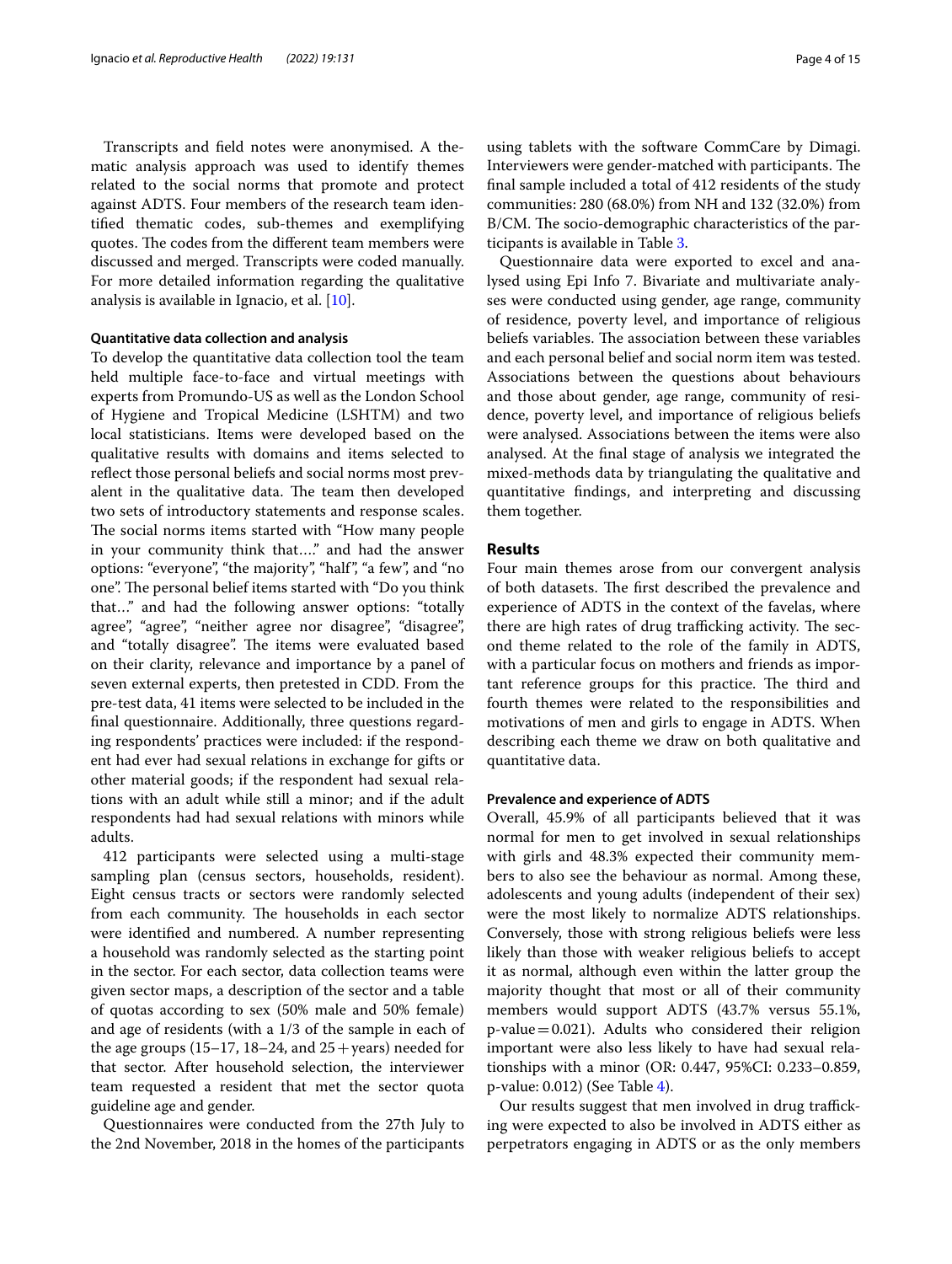# <span id="page-4-0"></span>**Table 3** Individual characteristics of the participants

| Characteristic                                      | Total n (%) | NΗ         | B/CM        | p-value |
|-----------------------------------------------------|-------------|------------|-------------|---------|
| Gender                                              |             |            |             | 0.34    |
| Female                                              | 220 (53.4)  | 145 (51.8) | 75 (56.8)   |         |
| Male                                                | 192 (46.6)  | 135 (48.2) | 57 (43.2)   |         |
| Age group                                           |             |            |             | < 0.001 |
| Adolescent (15-17 years)                            | 129 (31.3)  | 109 (38.9) | 20(15.1)    |         |
| Young adult (18-29 years)                           | 169 (41.0)  | 115(41.1)  | 54 (40.9)   |         |
| Adult (30-44 years)                                 | 63 (15.3)   | 30 (10.7)  | 33 (25.0)   |         |
| Middle-aged adult (24-59 years)                     | 40(9.7)     | 23 (8.2)   | 17 (12.9)   |         |
| Seniors ( $\geq 60$ years)                          | 11(2.7)     | 3(1.1)     | 8(6.1)      |         |
| Status in the home in relation to head of household |             |            |             | < 0.001 |
| Head of household (HOH)                             | 159 (38.6)  | 79 (28.2)  | 80 (60.6)   |         |
| Partner                                             | 32(7.8)     | 27 (9.6)   | 5(3.8)      |         |
| Child or step-child                                 | 183 (44.4)  | 140 (50.0) | 43 (32.6)   |         |
| Parent or parent-in-law                             | 6(1.5)      | 6(2.1)     | 0           |         |
| Grandchild or great-grandchild                      | 18(4.4)     | 16(5.7)    | 2(1.5)      |         |
| Sibling                                             | 5(1.2)      | 5(1.8)     | 0           |         |
| Other relative                                      | 9(2.2)      | 7(2.5)     | 2(1.5)      |         |
| Educational attainment                              |             |            |             | < 0.001 |
| No formal education                                 | 5(1.2)      | 5(1.8)     | $\mathbf 0$ |         |
| Complete elementary school                          | 23(5.6)     | 16(5.7)    | 7 95.3)     |         |
| Incomplete middle school                            | 97 (23.5)   | 76 (27.1)  | 21 (15.9)   |         |
| Complete middle school                              | 65 (15.8)   | 50 (17.9)  | 15(11.4)    |         |
| Incomplete high school                              | 100 (24.3)  | 69 (24.6)  | 31(23.5)    |         |
| Complete high school                                | 72 (17.5)   | 38 (13.6)  | 34 (25.8)   |         |
| Higher level education                              | 1(0.24)     | 0          | 1(0.8)      |         |
| Currently studying                                  |             |            |             | 0.04    |
| Yes                                                 | 147 (35.7)  | 109 (38.9) | 38 (28.8)   |         |
| No                                                  | 265 (64.32) | 171 (61.1) | 94 (71.2)   |         |
| Economically active during the last month           |             |            |             | < 0.001 |
| Yes                                                 | 160 (38.8)  | 89 (31.8)  | 71 (53.8)   |         |
| No                                                  | 241 (58.5)  | 180 (64.3) | 61(46.2)    |         |
| Never worked                                        | 11(2.7)     | 11(3.9)    | 0           |         |
| Religion                                            |             |            |             | 0.02    |
| Catholic                                            | 111 (26.9)  | 72 (25.7)  | 39 (29.5)   |         |
| Protestant, Pentecostal, or Evangelical             | 153 (37.1)  | 97 (34.6)  | 56 (42.4)   |         |
| Spiritism or Kardecist                              | 4(1.0)      | 3(1.1)     | 1(0.8)      |         |
| Umbanda or Candomblé (African origin)               | 9(2.2)      | 3(1.1)     | 6(4.6)      |         |
| No religion                                         | 134 (32.5)  | 104(37.1)  | 30 (22.7)   |         |
| Unanswered                                          | 1(0.2)      | 1(0.4)     | 0           |         |
| Importance of religious beliefs                     |             |            |             | 0.02    |
| Very important                                      | 131 (31.8)  | 77 (27.5)  | 54 (40.9)   |         |
| Important                                           | 114(27.7)   | 75 (26.8)  | 39 (29.6)   |         |
| A little important                                  | 24(5.8)     | 16(5.7)    | 8(6.1)      |         |
| Not important                                       | 5(1.2)      | 5(1.8)     | 0           |         |
| Unanswered                                          | 7(1.7)      | 6(2.1)     | 1(0.8)      |         |
| Not applicable                                      | 131 (31.8)  | 101(36.1)  | 30(22.7)    |         |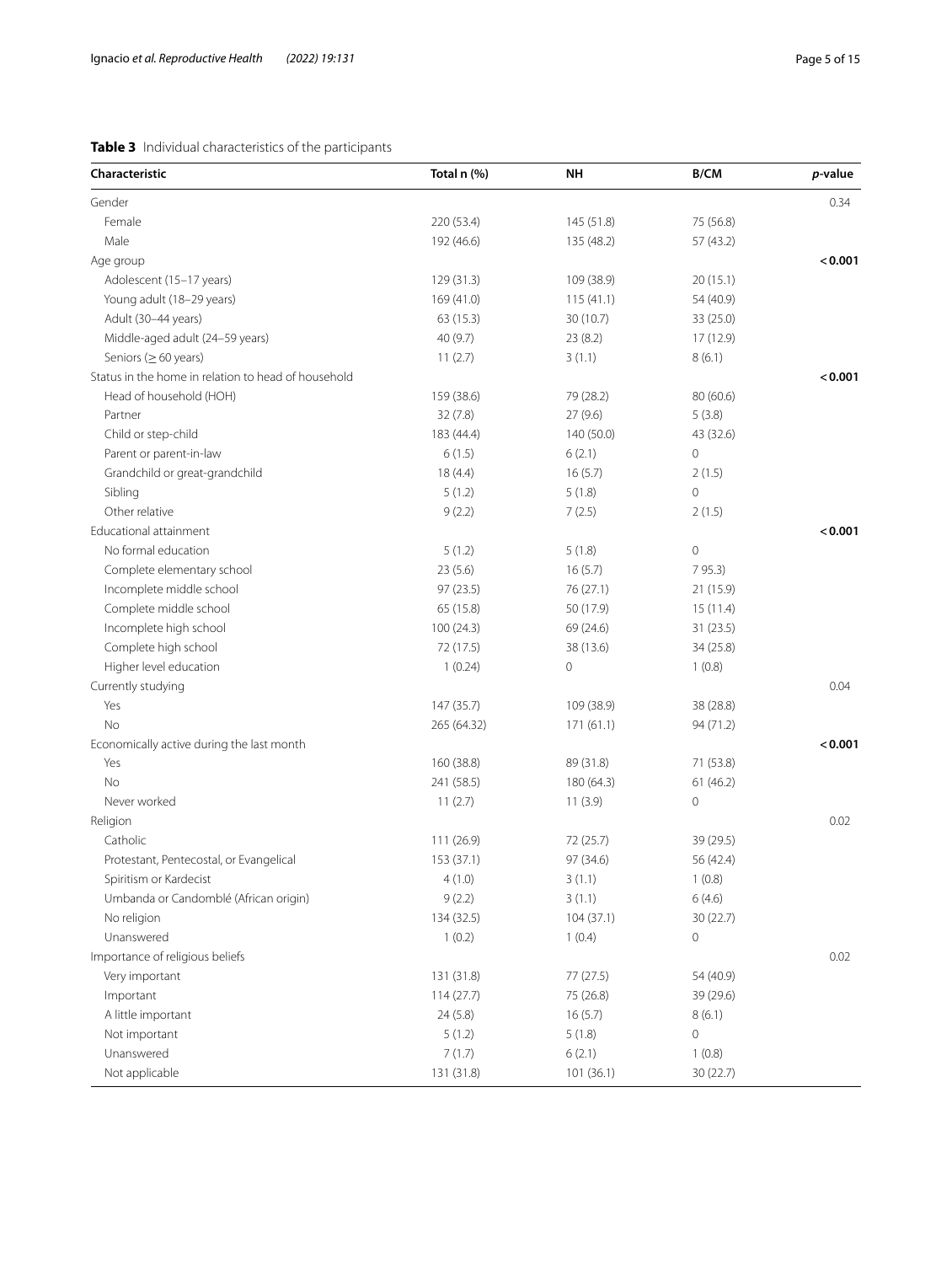<span id="page-5-0"></span>

|  |  |  |  | Table 4 Self-reported respondent practices related to ADTS |
|--|--|--|--|------------------------------------------------------------|
|--|--|--|--|------------------------------------------------------------|

| Characteristic                                                                | Men, n (%) | Women, n (%) | p-value | Total n (%) |
|-------------------------------------------------------------------------------|------------|--------------|---------|-------------|
| Has had sexual relations in exchange for gifts or material goods<br>$(n=412)$ |            |              | < 0.001 |             |
| Yes                                                                           | 48 (25.0)  | 17(7.7)      |         | 65 (15.8)   |
| No.                                                                           | 136 (70.8) | 203 (92.3)   |         | 339 (82.3)  |
| Unanswered                                                                    | 8(4.2)     | 0(0.0)       |         | 8(1.9)      |
| As a minor, has had sexual relations with an adult ( $n = 412$ )              |            |              | < 0.001 |             |
| Yes                                                                           | 94 (49.0)  | 87 (39.6)    |         | 181 (43.9)  |
| No.                                                                           | 90 (46.9)  | 133 (60.5)   |         | 223 (54.1)  |
| Unanswered                                                                    | 8(1.9)     | 0(0.0)       |         | 8(2.0)      |
| As an adult, has had sexual relations with a minor ( $n = 283$ )              |            |              | < 0.001 |             |
| Yes                                                                           | 36(27.3)   | 8(5.3)       |         | 44 (15.6)   |
| No.                                                                           | 90(68.2)   | 143 (94.7)   |         | 233 (82.3)  |
| Unanswered                                                                    | 0(0.0)     | 6(4.5)       |         | 6(2.1)      |

of the community who were capable of interfering to end these relationships.

When asked about how much girls were attracted to men involved in drug trafficking, women were significantly more likely to disagree that girls were attracted to them than men. The qualitative results provided more nuance to these results. Participants narratives confrmed that drug dealers' symbolic and economic power was appealing to girls, but they also revealed that this same power created an environment of fear among community members, who were conditioned to not question or even discuss practices related to drug trafficking-including not interfering in girls' ADTS relationships with traffickers. Fear seemed to limit girls' ability to leave or refuse entering into an ADTS relationship with a man, even more so if the man was connected to drug trafficking.

*"She has to be decent, nowadays the way you see a child on this side is not the same way you see the girls on the other side of the alley [where drugs were sold or consumed], the child from this side is quieter, she stays more at home, the girl from the other side doesn't do that, she stays on the street all the time, she goes to the beach, she's all about the beach, the rooftop, if it's sunny, she goes to the roof slab. How come ain't nobody going to firt with her? It's hard. No one can say 'I won't do it'." (Man, 32, CDD, interview)*

Men involved in drug trafficking were the only actors in the favela allowed to interfere in other people's relationships. They were hence seen as protectors: girls or their families could ask for their help when they wanted to end a relationship, but also felt afraid of a violent retaliation. Furthermore, residents believed that drug traffickers could punish men involved in ADTS if they saw the

relationship as inappropriate, regardless if the family or the girl had asked the drug traffickers for help.

*"Tis story of seeing men, paedophiles, an older man hooking up with a child, that's happened here, but they killed him. The law here is the law of the streets, do you understand?" (Woman, 53, CM, interview)*

Participants believed that drug traffickers' disapproval would increase as girls' age decreased: the younger the girl, the greater the likelihood of traffickers interfering (Tables [5](#page-6-0) and [6](#page-6-1)). It should be stressed that the role of drug trafficking in each community is complex and its role in promoting or preventing ADTS was not consistent among communities and/or participants, especially in terms of what drug traffickers would consider 'inappropriate' enough to warrant interference.

#### **The role of the family and friends in ADTS**

Within the family, mothers were exclusively held responsible for their daughters' involvement in ADTS, with most women assuming the role of sexual "educators" and "protectors" of girls to conform with what they perceived to be the expectations of other women in their community.

"The guidance has to come from the parents, (...) *that means, the mother has to sit, talk, explain to the daughter how things are." (Woman, 35-44, RO, Focus Group)*

The quantitative data confirmed the importance of the family's role and men were likely to both believe and expect their communities to agree that the family is responsible for the sexual behaviour of a girl (Tables [7](#page-7-0) and [8](#page-7-1)).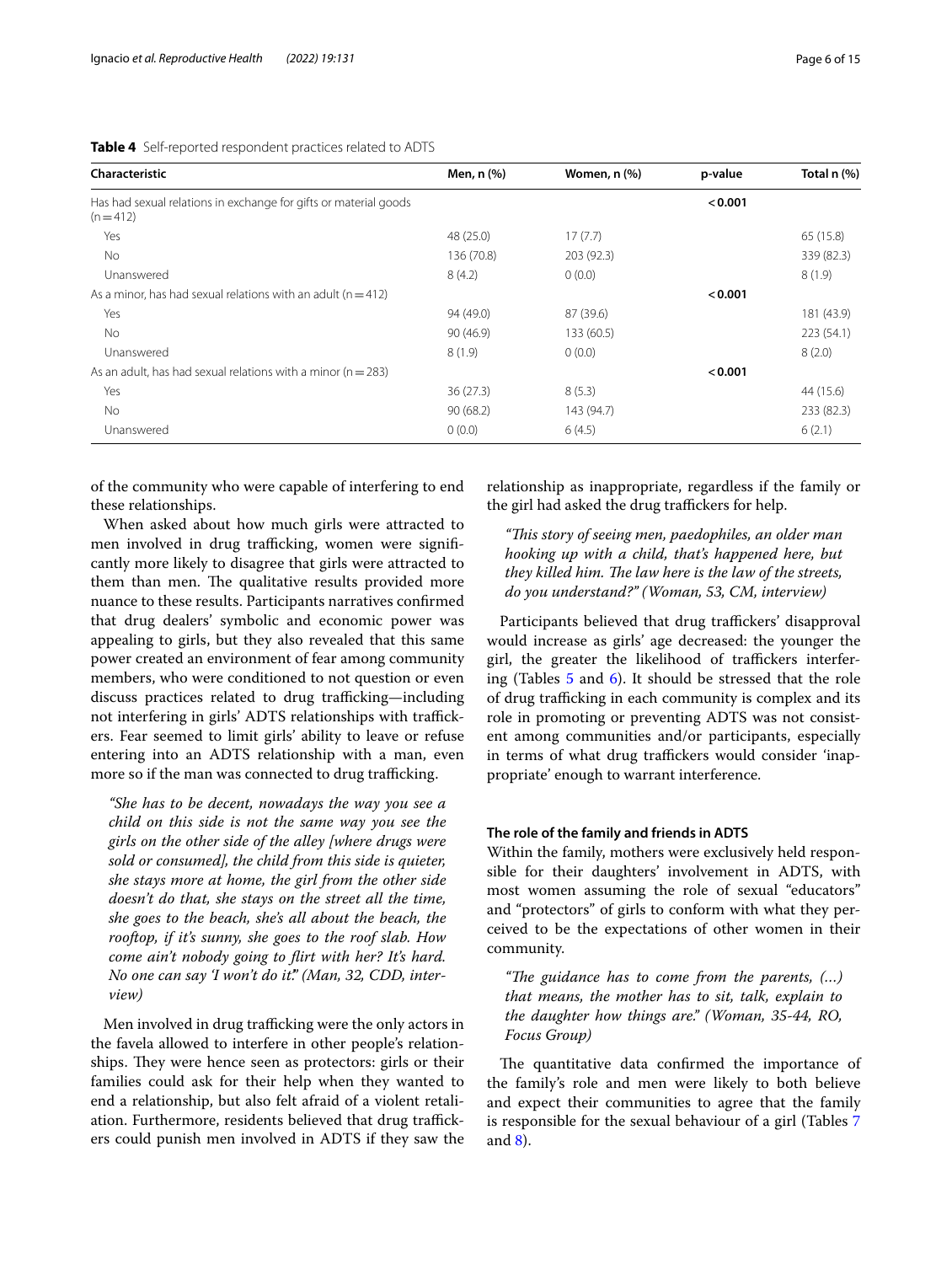# <span id="page-6-0"></span>**Table 5** Personal attitudes regarding drug trafficking and ADTS

|                                                                                                                            | Response                     |                                |                                           | Age group | Gender                     |                         |
|----------------------------------------------------------------------------------------------------------------------------|------------------------------|--------------------------------|-------------------------------------------|-----------|----------------------------|-------------------------|
| <b>Phrases</b>                                                                                                             | Agree or<br>totally<br>agree | Don't<br>agree nor<br>disagree | <b>Disagree</b><br>or totally<br>disagree | No answer | $Df = 12$                  | $Df = 5$                |
| You think                                                                                                                  | n (%)                        | n (%)                          | n(%)                                      | n (%)     | $x^2$ , <i>p</i> -value    | $x^2$ , <i>p</i> -value |
| A girl can refuse to get involved with a trafficker that wants 311 (75.5)<br>to be with her                                |                              | 35(8.5)                        | 60 (14.6)                                 | 6(1.5)    | 13.328, 0.346              | 6.920, 0.074            |
| Families of the girls involved with men can ask for help<br>from the traffickers                                           | 134 (32.5)                   | 62(15.0)                       | 191 (46.4)                                | 25(6.1)   | 13.414, 0.340              | 2.544, 0.467            |
| Men who get involved with girls of 12 years old or younger<br>will be punished by traffickers because of this relationship | 184 (44.7)                   | 60 (14.6)                      | 133(32.3)                                 | 35(8.5)   | 17.710, 0.125              | 4.222, 0.243            |
| Men who get involved with girls of 13 to 14 years old will<br>be punished by traffickers because of this relationship      | 148 (35.9)                   | 75 (18.2)                      | 154 (37.4)                                | 35(8.5)   | 11.919, 0.452 4.175, 0.243 |                         |
| Men who get involved with girls of 15 years old or older<br>will be punished by traffickers because of this relationship   | 76 (18.5)                    | 74 (18.0)                      | 233(56.5)                                 | 29(7.0)   | 18.275, 0.108              | 3.392, 0.335            |
| Girls like men involved in drug trafficking because they are<br>able to financially support girls                          | 267 (64.8)                   | 66 (16.0)                      | 63(15.3)                                  | 16(3.9)   | 14.347, 0.279              | 11.887, 0.008           |
| Girls like men involved with trafficking because they are<br>powerful in the community                                     | 298 (72.3)                   | 57 (13.8)                      | 42 (10.2)                                 | 15(3.6)   | 9.582, 0.653               | 10.124, 0.018           |
| Girls that are involved with men in drug trafficking have a<br>superior status                                             | 222 (53.9)                   | 72 (17.5)                      | 99 (24.0)                                 | 19(4.6)   | 16.772, 0.158              | 14.540, < 0.001         |

# <span id="page-6-1"></span>Table 6 Perceptions of community beliefs regarding drug trafficking and ADTS

|                                                                                                                            | Responses                  |                      |                      |           | Age group               | Gender                                   |
|----------------------------------------------------------------------------------------------------------------------------|----------------------------|----------------------|----------------------|-----------|-------------------------|------------------------------------------|
| <b>Phrases</b>                                                                                                             | Most people<br>or everyone | Half                 | Few or no one        | No answer | $Df = 12$               | $Df = 5$                                 |
| How many people in your community believe that                                                                             | $n (\%)$                   | n(%)                 | n(%)                 | n (%)     | $x^2$ , <i>p</i> -value | $x^2$ , <i>p</i> -value                  |
| A girl can refuse to get involved with a trafficker that wants to<br>be with her                                           | 227 (55.10)                |                      | 60 (14.6) 98 (23.8)  | 27(6.5)   |                         | $11.111, 0.519$ <b>15.832, &lt;0.001</b> |
| Families of the girls involved with men can ask for help from<br>the traffickers                                           | 151 (36.7)                 |                      | 73 (17.7) 146 (35.4) | 42 (10.2) | 12.519, 0.405           | 5.025, 0.170                             |
| Men who get involved with girls of 12 years old or younger<br>will be punished by traffickers because of this relationship | 133(32.3)                  |                      | 79 (19.2) 150 (36.4) | 50(12.1)  | 10.125, 0.605           | 7.223, 0.065                             |
| Men who get involved with girls of 13 to 14 years old will be<br>punished by traffickers because of this relationship      | 117(28.4)                  |                      | 72 (17.5) 172 (41.7) | 51 (12.4) | 9.513, 0.659            | 4.658, 0.199                             |
| Men who get involved with girls of 15 years old or older will<br>be punished by traffickers because of this relationship   | 65 (15.8)                  |                      | 60 (14.6) 234 (56.8) | 53 (12.9) | 10.896, 0.538           | 4.933, 0.177                             |
| Girls like men involved in drug trafficking because they are<br>able to financially support girls                          | 237 (57.5)                 |                      | 57 (13.8) 85 (20.6)  | 33(8.0)   | 13.693, 0.321           | 4.504, 0.212                             |
| Girls like men involved with trafficking because they are<br>powerful in the community                                     | 259(62.9)                  |                      | 49 (11.9) 75 (18.2)  | 29(7.0)   | 11.627, 0.476           | 6.124, 0.106                             |
| Girls that are involved with men in drug trafficking have a<br>superior status                                             | 223(54.1)                  | $64(15.5)$ 95 (23.1) |                      | 30(7.3)   | 14.402, 0.276           | 5.737, 0.125                             |

In relation to the link between popularity and ADTS, quantitative data show that the majority of men believed that girls who get involved with men are seen as popular by other girls and expected their community members to agree (59.9% and 54.2%, respectively). Tables [5](#page-6-0) and [6](#page-6-1) show responses of all participants not

disaggregated by gender or age. Most men and women agreed that female friends encouraged each other to have relationships with men (83.4% of men and 65.0% of women); but women were signifcantly more likely to disagree. However, girls did not agree with the idea that their friends encouraged ADTS, highlighting differences in beliefs between life stages.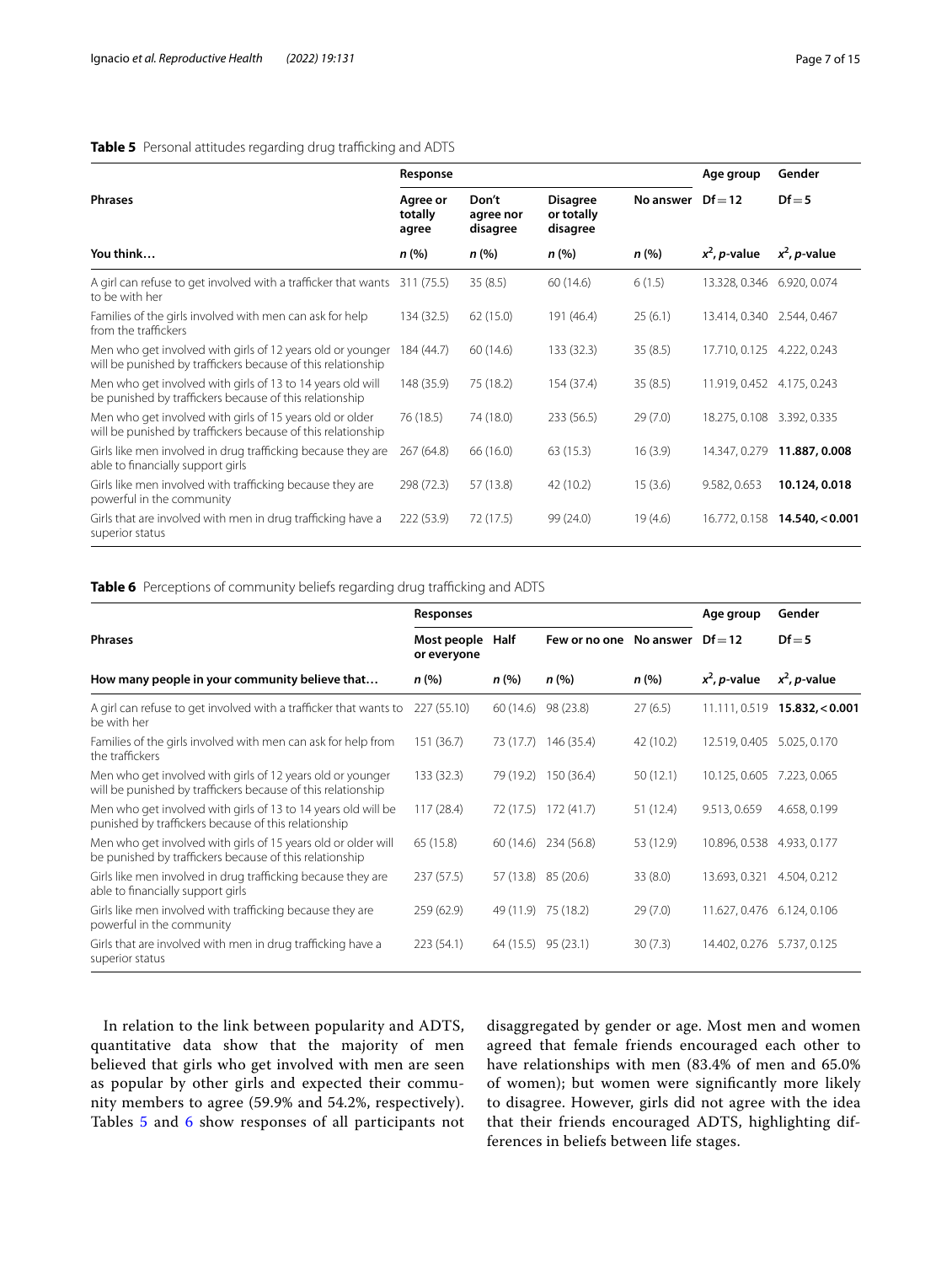# <span id="page-7-0"></span>**Table 7** Personal attitudes regarding the role of family and friends

|                                                                        | Response                     |                                | Age group                                 | Gender              |                         |                         |
|------------------------------------------------------------------------|------------------------------|--------------------------------|-------------------------------------------|---------------------|-------------------------|-------------------------|
| <b>Phrases</b>                                                         | Agree or<br>totally<br>agree | Don't<br>agree nor<br>disagree | <b>Disagree</b><br>or totally<br>disagree | No answer $Df = 12$ |                         | $Df = 5$                |
| You think                                                              | n (%)                        | n(%)                           | n (%)                                     | n(%)                | $x^2$ , <i>p</i> -value | $x^2$ , <i>p</i> -value |
| The family is responsible for the sexual behavior of a girl            | 219(53.2)                    | 64(15.5)                       | 125 (30.3)                                | 4(1.0)              | 10.950, 0.533           | 27.711, < 0.001         |
| The family is judged by the girl's sexual behavior                     | 254(61.6)                    | 65 (15.8)                      | 91(22.1)                                  | 2(0.5)              | 8.155, 0.773            | 2.498, 0.476            |
| Girls that get involved with men are seen as popular by<br>other girls | 202 (49.0)                   | 51 (12.4)                      | 153(37.1)                                 | 6(1.5)              | 10.249, 0.594           | 20.609 < 0.001          |
| Female friends encourage each other to have relationships<br>with men  | 303 (73.5)                   | 45 (10.9)                      | 62(15.1)                                  | 2(0.5)              | 12.067, 0.440           | $25.012 \times 0.001$   |

<span id="page-7-1"></span>**Table 8** Perceptions of community beliefs regarding the role of family and friends

|                                                                        | Responses                       |            |                         |          | Age group               | Gender                  |
|------------------------------------------------------------------------|---------------------------------|------------|-------------------------|----------|-------------------------|-------------------------|
| <b>Phrases</b>                                                         | Most people Half<br>or everyone |            | Few or no one No answer |          | $Df = 12$               | $Df = 5$                |
| How many people in your community believe that                         | n(%)                            | n(%)       | n(%)                    | n(%)     | $x^2$ , <i>p</i> -value | $x^2$ , <i>p</i> -value |
| A family is responsible for the sexual behavior of a girl              | 216(52.4)                       | 88 (21.4)  | 95(23.1)                | 13(3.2)  | 17.167.0.143            | 8.403, 0.038            |
| The family is judged by the girl's sexual behavior                     | 227(55.1)                       | 95(23.0)   | 74 (18.0)               | 16 (3.9) | 20.832, 0.053           | 4.758, 0.190            |
| Girls that get involved with men are seen as popular by<br>other girls | 190 (46.1)                      | 102 (24.7) | 107(26.0)               | 13 (3.2) | 17.381, 0.136           | 10.120, 0.018           |
| Female friends encourage each other to have relationships<br>with men  | 276 (67.0)                      | 56 (13.6)  | 67(16.2)                | 13(3.2)  | 26.017, 0.011           | 19.000 < 0.001          |

For the men, their male friends and the women of the community were important reference groups to whom men were expected to 'prove' their masculinity. Hypersexuality, exhibited by "conquering" young girls and having multiple sexual partners, was seen as a way of affirming themselves as "real men".

*"I think that for them it's an issue of masculinity: I did it, I conquered one more, conquered her, the young one. So, I think that's it, I think it's his ego." (Woman, 33, CM, interview)*

*"Boys have a gigantic infuence, for you to be a man you can't be a virgin. You have to hook up with lots of girls." (Woman, 27, CM, interview)*

#### **Men's responsibilities and motivations for ADTS**

During the qualitative phase, participants normalized men's participation in ADTS as "normal" and expected  $[10]$  $[10]$ . The quantitative findings supported this and Tables [7](#page-7-0) and [8](#page-7-1) show participant responses regarding men's motivations for ADTS.

Seniors (72.7% [8/11]) and adolescents (65.1% [84/129]) were more likely to believe that men never refuse sex offered by a girl (p-value < 0.001). Adolescents were more likely than seniors to believe that their communities expect men to never refuse sex ofered by a girl (62.0%  $[80/129]$ ; p-value = 0.012).

Middle-aged adults were more likely to totally disagree  $(17.5\%$   $[7/40]$ ) and seniors to agree  $(54.6\%$   $[6/11]$ ) that "men get more pleasure from sex with girls than with women" (p-value  $< 0.001$ ).

Middle-aged respondents (p-value $=0.045$ ) and men  $(p-value < 0.001)$  were more likely to agree that girls were manipulating the men they were involved with. Specifcally, men believed more frequently that even though men beneft more from sexual relationships with girls, girls gain fnancial stability through involvement with adult men (45.3% of men versus 25.5% of women)  $(p$ -value < 0.001).

Despite residing in the same communities, the results show that the participants did not all interpret the social norms regarding girl's perceived manipulation of men in the same way. Women were less likely than men to perceive community agreement that adult men manipulate their underage female partners (p-value<0.001 in logistic regression). Men were divided on whether they expected their communities to believe that girls who are involved with men are manipulating them: 35.9% [69/192] of men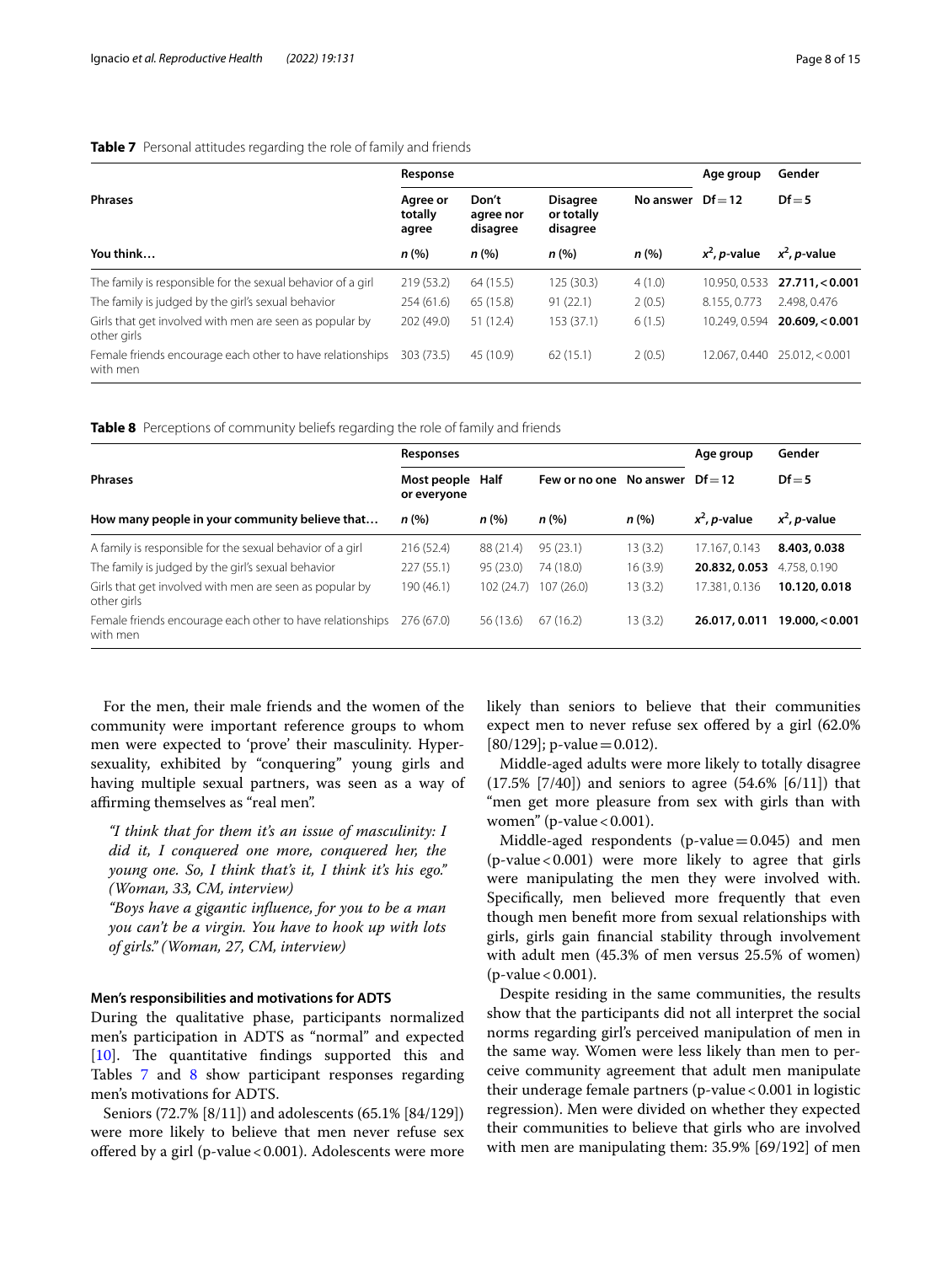expected the communities to be supportive of this belief. Conversely, women more frequently believed that their community had unifed positions: 49.6% [109/220] of women expected their communities to not support the

view of girls as the manipulators (p-value < 0.001, logistic regression). Adolescents were less likely to believe that their community members agreed that men beneft more (p-value =  $0.054$ ) (Tables [9](#page-8-0) and [10](#page-8-1)).

# <span id="page-8-0"></span>**Table 9** Personal attitudes regarding men's motivations for ADTS

|                                                                                      | Response             |                                |                      | Age group          | Gender                  |                         |
|--------------------------------------------------------------------------------------|----------------------|--------------------------------|----------------------|--------------------|-------------------------|-------------------------|
| <b>Phrases</b>                                                                       | Agree                | Don't<br>agree nor<br>disagree |                      | Disagree No answer | $Df = 12$               | $Df = 5$                |
| You think                                                                            | n (%)                | n (%)                          | n(%)                 | n(%)               | $x^2$ , <i>p</i> -value | $x^2$ , <i>p</i> -value |
| Men get involved with girls because they cannot control their<br>sexual desires      | 193 (46.8)           | 61(14.8)                       | 143 (34.7)           | 15(3.6)            | 22.882, 0.029           | 7.120, 0.068            |
| Men think that the body of a girl is more attractive than that of<br>a woman         | 247 (60.0) 64 (15.5) |                                | 92(22.3)             | 9(2.2)             | 22.588, 0.031           | 0.694, 0.875            |
| Men like to get involved with girls because they are easier to<br>control than women | 276 (67.0) 47 (11.4) |                                | 82 (19.9)            | 7(1.7)             | 14.268, 0.284           | 1.105, 0.776            |
| Men never refuse sex offered by a girl                                               | 222 (53.9) 69 (16.7) |                                | 107(26.0)            | 14(3.4)            | 32.070, < 0.001         | 0.309, 0.958            |
| Men get more pleasure from sex with girls than with women                            | 155 (37.6)           | 84 (20.4)                      | 146 (35.4)           | 27(6.6)            | 39.247 < 0.001          | 1.642, 0.650            |
| Men feel more powerful in sexual relations with girls than with<br>women             | 208 (50.5)           | 60(14.6)                       | 124(30.1)            | 20(4.9)            | 23.810, 0.022           | 4.911, 0.178            |
| If a man gets involved with a girl, he's seen as virile by women<br>in the community | 148 (35.9)           | 59 (14.3)                      | $196(47.6)$ $9(2.2)$ |                    | 21.941, 0.038           | 1.154, 0.764            |
| Girls that are involved with men are manipulating them (the<br>men)                  | 123 (29.8) 94 (22.8) |                                | $189(45.9)$ 6 (1.5)  |                    | 21.406, 0.045           | 23.504 < 0.001          |
| Men involved with girls are manipulating them (the girls)                            | 198 (48.1)           | 92(22.3)                       | 119(28.9)            | 3(0.7)             | 23.160, 0.026           | 4.345, 0.227            |
| When a girl and a man have sexual relations, the man benefits<br>more                | 216 (52.4) 79 (19.2) |                                | 100(24.3)            | 17(4.1)            | 12.353, 0.418           | 5.686, 0.128            |

# <span id="page-8-1"></span>**Table 10** Perceptions of community beliefs regarding men's motivations for ADTS

|                                                                                      | Responses                  |           |                                   |         | Age group               | Gender                  |  |
|--------------------------------------------------------------------------------------|----------------------------|-----------|-----------------------------------|---------|-------------------------|-------------------------|--|
| <b>Phrases</b>                                                                       | Most people<br>or everyone | Half      | Few or no one No answer $Df = 12$ |         |                         | $Df = 5$                |  |
| How many people in your community believe that                                       | n (%)                      | n (%)     | n(%)                              | n(%)    | $x^2$ , <i>p</i> -value | $x^2$ , <i>p</i> -value |  |
| Men get involved with girls because they cannot control their<br>sexual desires      | 190 (46.1)                 | 65 (15.8) | 131 (31.8)                        | 26(6.3) | 16.719, 0.161           | 3.809, 0.283            |  |
| Men think that the body of a girl is more attractive than that of<br>a woman         | 215(52.2)                  |           | 87 (21.1) 92 (22.3)               | 18(4.4) | 23.338, 0.025           | 3.162, 0.367            |  |
| Men like to get involved with girls because they are easier to<br>control than women | 223(54.1)                  |           | 81 (19.7) 87 (21.1)               | 21(5.1) | 21.378, 0.045           | 1.100, 0.778            |  |
| Men never refuse sex offered by a girl                                               | 219(53.2)                  | 77 (18.7) | 96 (23.3)                         | 20(4.6) | 25.578, 0.012           | 3.048, 0.384            |  |
| Men get more pleasure from sex with girls than with women                            | 176(42.7)                  | 83 (20.2) | 126 (30.6)                        | 27(6.5) | 11.595, 0.479           | 3.044, 0.385            |  |
| Men feel more powerful in sexual relations with girls than with<br>women             | 190 (46.1)                 | 90(21.8)  | 110(26.7)                         | 22(5.3) | 20.527, 0.058           | 0.431, 0.934            |  |
| If a man gets involved with a girl, he's seen as virile by women<br>in the community | 155 (37.6)                 | 80 (19.4) | 148 (35.9)                        | 29(7.0) | 9.108, 0.694            | 1.610, 0.657            |  |
| Girls that are involved with men are manipulating them (the<br>men)                  | 125(30.3)                  |           | 82 (19.9) 178 (43.2)              | 27(6.6) | 15.078, 0.237           | 8.861, 0.031            |  |
| Men involved with girls are manipulating them (the girls)                            | 189 (45.9)                 | 84 (20.4) | 120(29.1)                         | 19(4.6) | 16.434, 0.172           | 8.663, 0.034            |  |
| When a girl and a man have sexual relations, the man benefits<br>more                | 178 (43.2)                 | 93 (22.6) | 109(26.5)                         | 32(7.8) | 20.764, 0.054           | 3.796, 0.284            |  |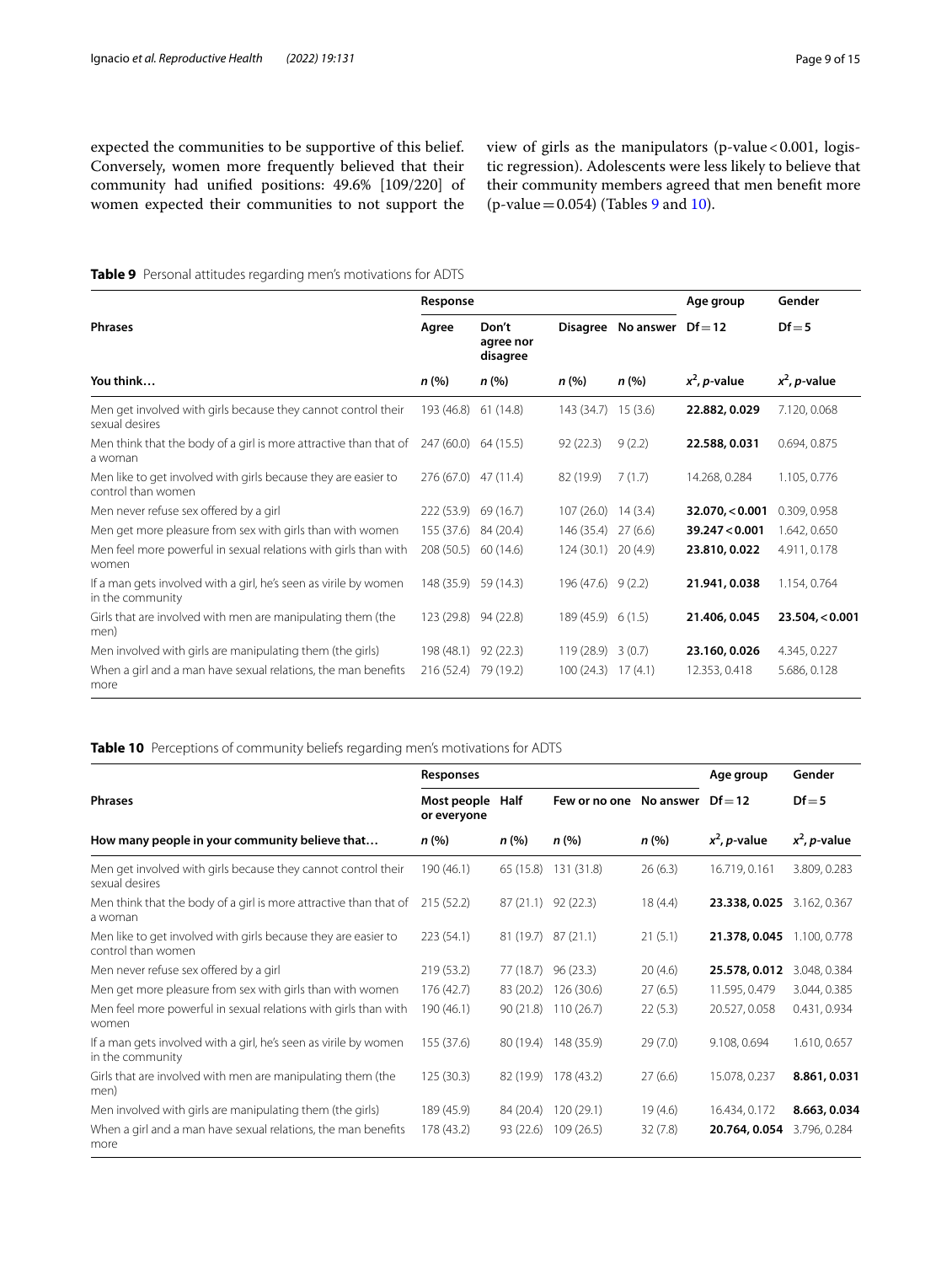#### **Girls' responsibilities and motivations for ADTS**

As shown in previous sections, in general, and specifcally among men, girls (and their families) were expected to be responsible for the occurrence of these relationships. Men were more likely to agree that a girl with a developed body is ready to have sex (p-value < 0.001); but, women (p-value $=0.006$ ) were more likely to expect their communities to believe that a girl with a developed body has the maturity to make decisions about her sexual partners and relations. Adolescents and respondents without important religious beliefs,  $27.9\%$  (p-value < 0.001) and 25.2% (p-value <  $0.001$ ), respectively, were more likely to believe that a girl with a developed body has the maturity to make decisions about her sexual partners and relations.

Men more frequently reported that girls' presence in the streets was a signal of her availability for ADTS (44.8% of men versus 23.6% of women) and 51.6% of men expected most of their community members to agree. Women were much more divided regarding their perceptions of their communities' social norms: whereas 40.0% believed that at least most of the people in their communities would agree, 39.1% believed that few or no one in the community would agree with the statement regarding girls' presence in the street.

Men more frequently believed that if a girl responds positively to the advances of a man on the street, or if she accepts presents or protection from a man, then she should have sex with him. In both communities, more residents expected their community members to disagree that these conditions should be repaid with sex, but residents of NH were more likely to expect their community members to agree (p-value  $< 0.001$ ).

Among men, 64.0% believed that girls who wear short skirts are looking for male attention, compared to 18.6% of women, and 71.9% of men expected that at least half of the people in their community would agree. Diferences between communities were also signifcant.

In terms of the motivators for girls to participate in ADTS, during the qualitative research fnancial interests as a motivator for girls' participation in ADTS was not emphasized by the participants.

Similarly, in the quantitative phase, less than half of the respondents believed that men must provide fnancially for girls they have sexual relations with, with women more likely to disagree. Middle-aged adults were most likely to be unsure or not answer if men must provide fnancially for the girls they have sexual relations with (10.0% [4/40]), but adolescents and young adults were the most likely to agree with the statement, 49.6% [64/129] and 58.7% [63/169], respectively.

When considering structural drivers of ADTS, adolescents and young adults were more likely to disagree (20.5% [61/298]) that relationships between men and girls are less common when good public services exist in the community, while the majority of adults and middleaged adults agreed with the statement (72.8% [75/103]). Respondents with important religious beliefs and men were more likely to expect their communities to agree that ADTS is less common when there are good public services (p-value  $= 0.014$ ) (Tables [11](#page-10-0) and [12\)](#page-10-1).

Overall, the fndings from the set of personal beliefs items and the set of social norms items were not closely related to each other. Gender was associated with nine items and age with six social norms items after logistic regression.

# **Discussion**

The quantitative data supported the qualitative finding that ADTS was normalized in these communities, with a quarter of men reporting that they had participated in transactional sex, 27.3% of the adult men reporting having had sex with minors, and about half of women reporting having had sex with adults while they were still minors. It should be noted that the prevalence of these behaviours may have been underestimated for multiple reasons, and thus may be higher than 27.3%. For example, survey questions measuring transactional sex may have failed to capture the actual prevalence of practice, particularly among men, since respondents can confate transactional sex with sex work [\[27](#page-14-1)]. Additionally, in Brazil the age of consent is 14 years-old and sexual relationships with someone under 14 years can lead to an 8–15-year prison sentence. Thus, adults may be hesitant to report this practice despite assurances of confdentiality.

These findings suggest that ADTS was a common occurrence in these communities: almost half of respondents considered age-disparate relationships "normal" and expected their community members to think that it was normal too. When examining the reasons for ADTS, the items were related to girls' responsibility, male desires and the benefts of ADTS. In the literature, the "sex for basic needs" paradigm tends to portray adolescents involved in ADTS as vulnerable victims [\[20](#page-13-9)], however, our fndings highlight that community members view girls as the main agents responsible for ADTS, who seek these relationships not just to meet basic needs but to ascend socially. This is in line with the "girls as agents" view" of transactional sex which has also been reported in past literature in sub-Saharan Africa [\[25](#page-14-0)].

The results also describe a lack of awareness of community, structural and social factors driving ADTS, and an over emphasis on individual risk factors, reinforcing the perception of ADTS as an issue pertaining to the private sphere.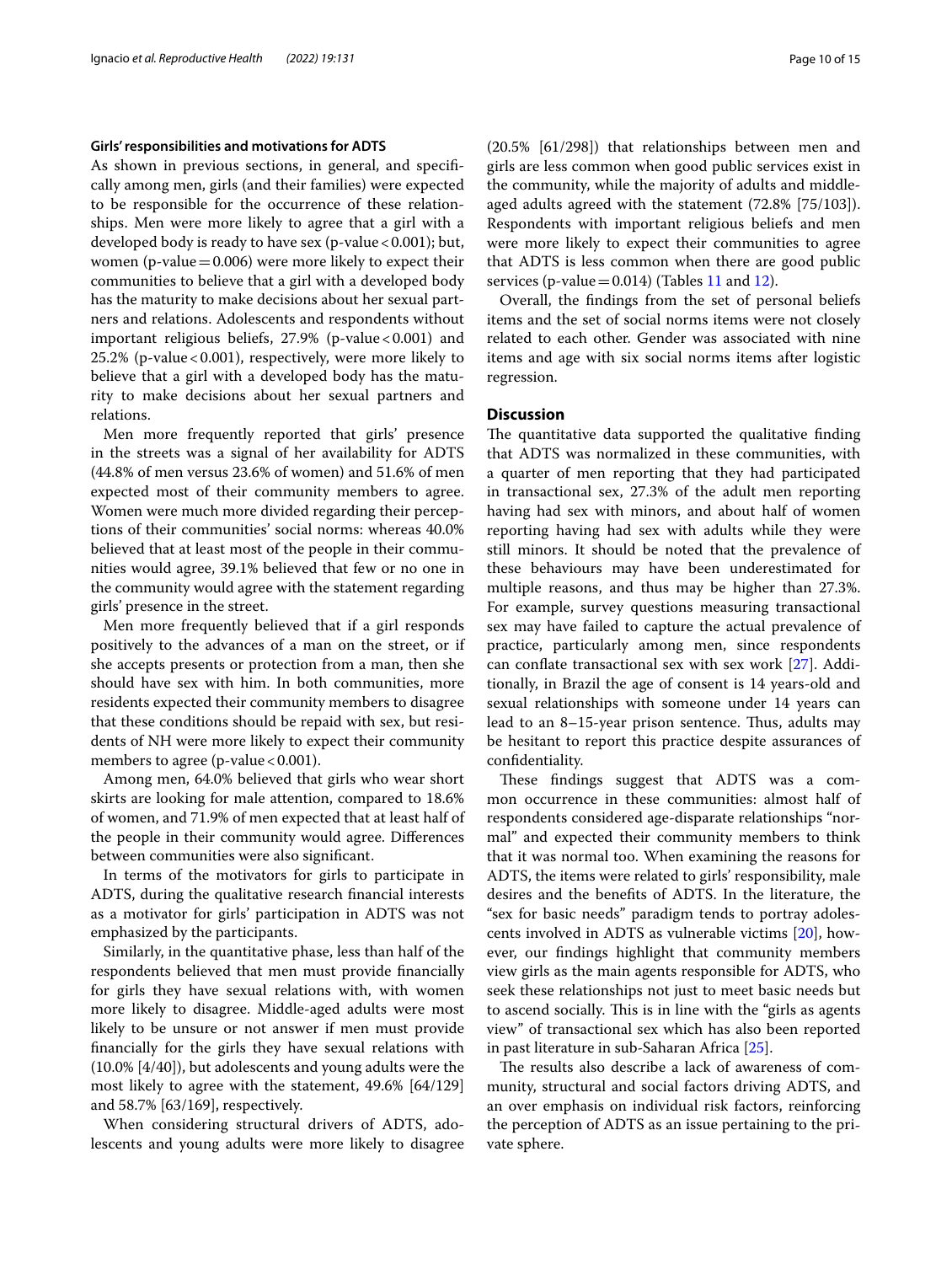# <span id="page-10-0"></span>**Table 11** Personal attitudes regarding girls' responsibilities and motivations for ATS

|                                                                                                              | Response             |                                |                     |                    | Age group       | Gender                   |
|--------------------------------------------------------------------------------------------------------------|----------------------|--------------------------------|---------------------|--------------------|-----------------|--------------------------|
| <b>Phrases</b>                                                                                               | Agree                | Don't<br>agree nor<br>disagree |                     | Disagree No answer | $Df = 20$       | $Df = 5$                 |
| You think                                                                                                    | n                    | n (%)                          | n                   | n (%)              | $x^2$ , p-value | $x^2$ , p-value          |
| A girl with a developed body is ready to have sex                                                            | 85 (20.6)            | 62 (15.0)                      | 258(62.6)           | 7(1.7)             | 20.943, 0.401   | 33.639, <sub>0.001</sub> |
| A girl with a developed body has the maturity to make deci-<br>sions about her sexual partners and relations | 80 (19.4)            | 67(16.3)                       | $258(62.6)$ 7 (1.7) |                    | 46.948 < 0.001  | 12.249, 0.032            |
| A girl can refuse to get involved with a man that wants to be<br>with her                                    | 344 (83.5) 24 (5.8)  |                                | 38(9.2)             | 6(1.5)             | 19.962, 0.460   | 5.900, 0.316             |
| If a girl responds positively to the advances of a man on the<br>street, she should have sex with him        | 80 (19.4)            | 46(11.2)                       | $279(67.7)$ 7 (1.7) |                    | 28.991, 0.088   | 31.485, <sub>0.001</sub> |
| Girls that spend a lot of time in the street are available to get<br>involved with men                       | 138 (33.5) 47 (11.4) |                                | 221(53.6) 6(1.5)    |                    | 32.743, 0.036   | 42.853 < 0.001           |
| Girls that use short skirts are looking for male attention                                                   | 143 (34.7)           | 55 (13.3)                      | $210(51.0)$ 4 (1.0) |                    | 22.809, 0.298   | 35.410, <sub>0.001</sub> |
| Girls that accept presents or protection from men should repay<br>with sex                                   | 66 (16.0)            | 31(7.5)                        | 309 (75.0) 6 (1.5)  |                    | 23.511, 0.264   | 52.456, <sub>0.001</sub> |
| Girls of 12 years old or younger are able to choose their sexual<br>partners and relationships               | 50(12.1)             | 23(5.6)                        | 337 (81.8) 2 (0.5)  |                    | 18.168, 0.576   | 9.326, 0.097             |
| Girls of 13 to 14 years old are able to choose their sexual part-<br>ners and relationships                  | 78 (18.9)            | 39(9.5)                        | 293 (71.1) 2 (0.5)  |                    | 20.979, 0.398   | 9.229, 0.100             |
| Girls of 15 years old or older are able to choose their sexual<br>partners and relationships                 | 225 (54.6) 64 (15.5) |                                | 120 (29.1) 3 (0.7)  |                    | 17.716, 0.606   | 30.433 < 0.001           |

<span id="page-10-1"></span>

| Table 12 Perceptions of community beliefs regarding girls' responsibilities and motivations for ATS |  |
|-----------------------------------------------------------------------------------------------------|--|
|                                                                                                     |  |

|                                                                                                              | Responses                  |           |                         |         | Age group                  | Gender                      |
|--------------------------------------------------------------------------------------------------------------|----------------------------|-----------|-------------------------|---------|----------------------------|-----------------------------|
| <b>Phrases</b>                                                                                               | Most people<br>or everyone | Half      | Few or no one No answer |         | $Df = 12$                  | $Df = 3$                    |
| How many people in your community believe that                                                               | n (%)                      | n(%)      | n(%)                    | n(%)    | $x^2$ , <i>p</i> -value    | $x^2$ , <i>p</i> -value     |
| A girl with a developed body is ready to have sex                                                            | 149 (36.2)                 | 72 (17.5) | 167 (40.5)              | 24(5.8) | 18.693, 0.096              | 2.793, 0.425                |
| A girl with a developed body has the maturity to make deci-<br>sions about her sexual partners and relations | 136 (33.0)                 | 75 (18.2) | 175 (42.5)              | 26(6.3) |                            | 17.856, 0.120 12.533, 0.001 |
| A girl can refuse to get involved with a man that wants to be<br>with her                                    | 230 (55.8)                 |           | 78 (18.9) 85 (20.6)     | 19(4.6) | 18.355, 0.105 2.420, 0.490 |                             |
| If a girl responds positively to the advances of a man on the<br>street, she should have sex with him        | 122 (29.6)                 |           | 74 (18.0) 189 (45.9)    | 27(6.6) | 13.753, 0.317 3.973, 0.264 |                             |
| Girls that spend a lot of time in the street are available to get<br>involved with men                       | 187 (45.4)                 |           | 73 (17.7) 136 (33.0)    | 16(3.9) | 15.883, 0.197              | 12.675, 0.005               |
| Girls that use short skirts are looking for male attention                                                   | 201 (48.8)                 | 64 (15.5) | 137 (33.3)              | 10(2.4) | 13.256, 0.351              | 12.812, 0.005               |
| Girls that accept presents or protection from men should repay<br>with sex                                   | 132 (32.0)                 |           | 74 (18.0) 180 (43.7)    | 26(6.3) | 12.889, 0.377              | 3.131, 0.372                |
| Girls of 12 years old or younger are able to choose their sexual<br>partners and relationships               | 58 (14.1)                  | 49 (11.9) | 281 (68.2)              | 22(5.3) | 9.722, 0.640               | 13.865, 0.003               |
| Girls of 13 to 14 years old are able to choose their sexual part-<br>ners and relationships                  | 85 (20.6)                  |           | 55 (13.3) 142 (34.5)    | 20(4.9) | 10.960, 0.532 4.702, 0.195 |                             |
| Girls of 15 years old or older are able to choose their sexual<br>partners and relationships                 | 179 (43.4)                 | 98 (23.8) | 119 (28.9)              | 16(3.9) | 19.652, 0.074 5.758, 0.124 |                             |

When participants' attributed responsibility for ADTS onto girls, adult fgures who were notably missing from the discussion were the adult men engaging in ADTS, as

well as fathers, teachers, health professionals and religious leaders. Mothers represented an adult female fgure viewed as responsible for controlling or limiting the girls'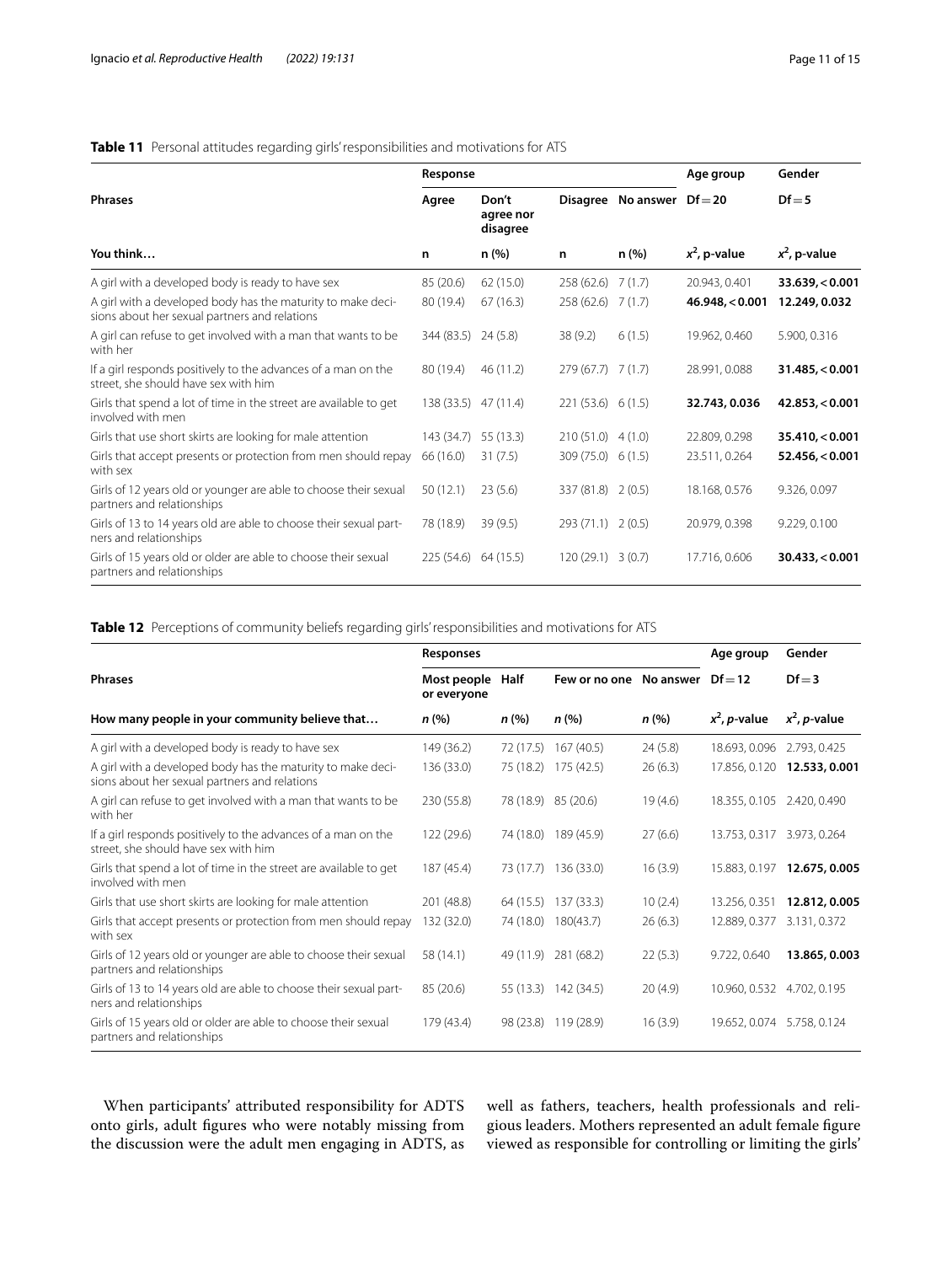sexual behaviours. Unlike in Nkosana and Rosenthal [[17\]](#page-13-10) where girls autonomy and motives originate with the girls themselves, middle-aged participants and men in our study were more likely to attribute responsibility to the girls, maximize the benefts girls are reaping, and downplay the benefts men receive from participating in ADTS. Although adolescents were more likely to recognize the benefts that men receive from ADTS and their role as active participants in these relationships, adolescents also more clearly recognized the agency of girls, suggesting that the exclusive view of ADTS as exploitative may not hold true to this group either. It is important not to ignore the perceived benefts of these relationships for girls which may go beyond the material to also include emotional benefts [\[18](#page-13-3), [25\]](#page-14-0).

Although men were more likely to believe that a girl with a developed body is ready to have sex, they were not more likely to agree that a girl with a developed body has the maturity to make decisions about her sexual partners and relations. This contradiction portrays men's views of girls' bodies as passive, recipients of sex and not as people with agency. Simultaneously, men were also more likely to agree that girls manipulate their older, male partners. Men viewed girls as having multiple motivations for and gaining more benefts from engaging in ADTS: they believed that girls involved with men are seen as more mature and as more popular among other girls. Men also were more likely to believe that girls provide consent through indirect signals such as wearing short skirts, responding to advances of men on the street or accepting presents or protection from men. Thus, girls' agency was recognized by men mostly when it served to victimize men or justify male behaviours [\[10](#page-13-1)].

Of the independent variables, gender was most frequently associated in multivariate analysis with personal belief items, followed by community and age (associated with 14, 9 and 9 items, respectively) (Table [10](#page-8-1)). Women in addition to men held expectations for themselves, younger girls and men that are based on gender norms and may support the belief that girls are responsible for ADTS [[11\]](#page-13-11). Women, however, were less likely than men to place blame exclusively on girls. These findings show that both men and women need to question the social constructs of sexuality to end ADTS [[9](#page-13-12)].

Strong religious beliefs were more frequently signifcantly associated with personal beliefs items, in some cases serving as a protective factor, than with social norms items. Participants with religious beliefs were less likely to have reported participating in age-disparate sex and were less likely to believe that girls aged 12 or younger were able to choose their sexual partners, or that a developed body signalled the maturity to make decisions about sexual partners. These participants were also more likely to believe that ADTS is less common when there are good public services. Although these points may remove some of the blame for ADTS from girls, this group supported the family as controllers of girls' sexuality. Furthermore, the role of religion in protecting against ADTS is complex and should be further researched, especially in contexts like Brazil where there has been a strong push against sexual education and initiatives promoting gender equality for youth by religious communities [\[2](#page-13-13)].

In both the personal beliefs items and social norms, the men's role in ADTS was minimized due to an overall acceptance of a notion of masculinity characterized by hypersexuality and lack of impulse control [\[9\]](#page-13-12). Despite the existence of a plurality of masculinities inter- and intra-societies, the concept of a hegemonic masculinity that reinforces rigid, traditional gender roles, where men possess domination over women and over men who do not portray the qualities of the hegemonic man, has been witnessed globally  $[11]$  $[11]$  $[11]$ . This hegemonic masculinity generally encompasses a set of key characteristics which include hypersexuality, limited displays of emotion and control over others [\[8\]](#page-13-14).

Although not all participants believed in these characteristics of masculinity or expected most of their community members to believe in them, both the personal beliefs and social norms that promote ADTS were built upon concepts of hegemonic masculinity. It is important to identify and consider the characteristics of masculine identity in communities to design interventions because these gender norms infuence both men and women. Additionally, public health interventions that do not problematize masculine role expectations in their behaviour change models can be limited in their ability to promote change and may even propagate harmful norms [\[7](#page-13-15), [19\]](#page-13-16).

The association of community of residence with 24 social norms items after multivariate analysis—more than any other variable—suggests that the social norms items were able to tease out community diferences.

Current interventions focused on changing harmful practices are generally individualized and focused on the children and/or young women themselves to improve their ability to resist or denounce attempts at exploitative relationships [[3,](#page-13-17) [7](#page-13-15), [17](#page-13-10), [18,](#page-13-3) [24\]](#page-14-4). Initiatives focused on preventing ADTS solely focused on girls reinforces the expectation that girls, despite their younger age and limited access to resources, bear the responsibility for ADTS, instead of sharing the responsibility with the older men who engage in ADTS. It is important to recognize girls' as people with agency despite their age and gender, but extra care must be taken to not confate agency with blame and to recognize the limitations on girls'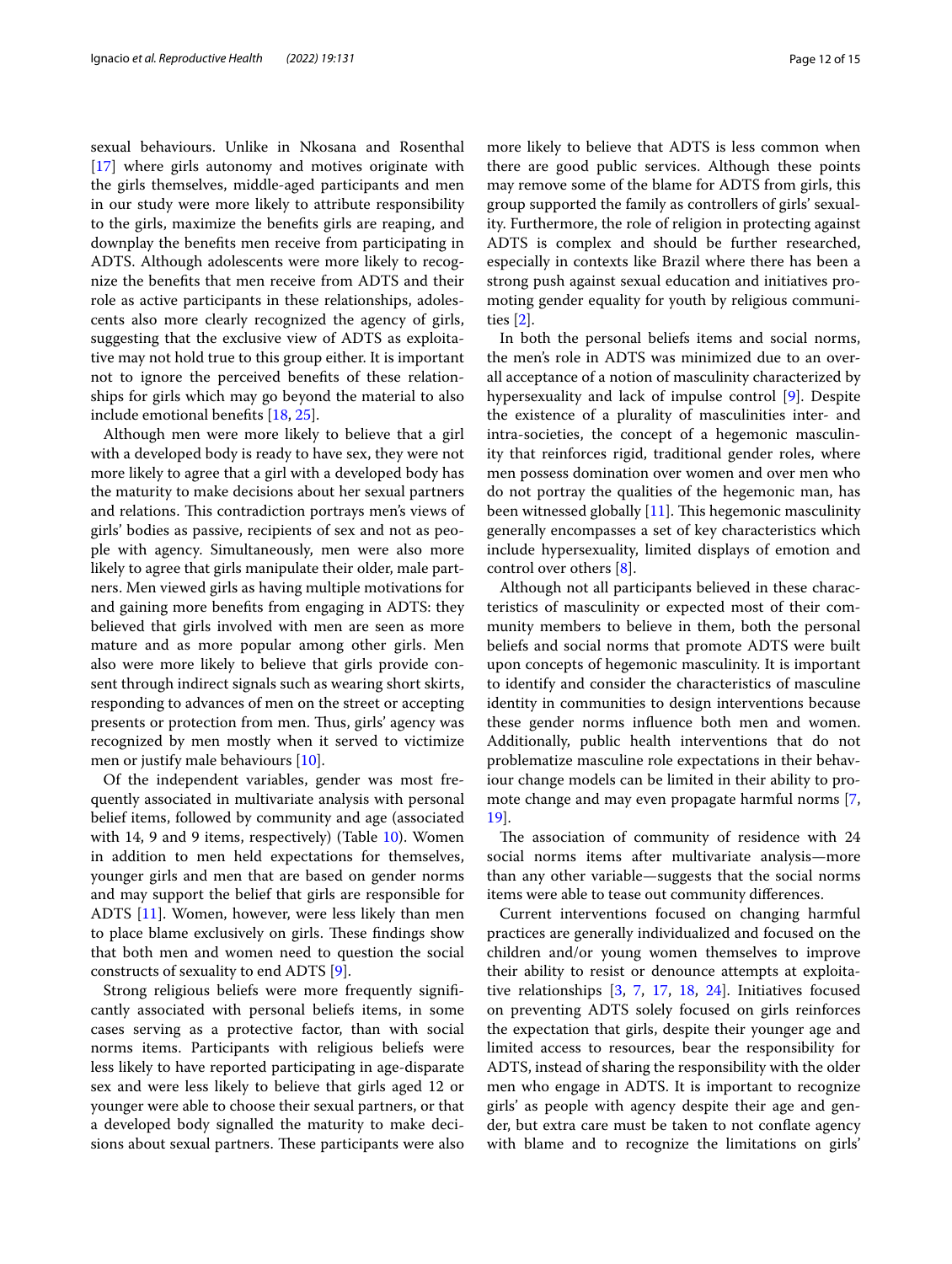decision-making power  $[1]$  $[1]$ . This is particularly important in these study communities where girls face structural violence and limited education and employment opportunities, as well as social norms supporting adultism and patriarchy. The importance of acknowledging these types kinds of contextual issues when designing interventions is well described by Wamoyi et al. [[26\]](#page-14-5):

*"Finding the right balance between acknowledging this agency and contextualizing it within the structural constraints imposed on it is key if we want to go beyond principalist debates and really think about the best way of designing programs that help girls and young women live healthier lives and achieve their goals." (p. 13)*

Furthermore, the focus on girls as responsible for ADTS runs the risk of encountering another of common pitfall: overlooking the role of communities, social norms and structural conditions. More studies like this one which include the perspective of men when exploring ADTS are needed [[13\]](#page-13-5).

This study also identified other actors which serve as reference groups and play important roles in sanctioning or incentivizing ADTS: drug traffickers, friends and families. By including other actors in interventions, the dialogue on ADTS is nudged further out of the private sphere. In particular, the inclusion of drug traffickers in this context with high rates of gun violence and police confict, speaks to the power dynamics in the community and their interplay with a culture of fear. The literature shows that machismo, or unequal gender norms, prevent bystander interference. Women's interference in interpersonal or gender-based violence is especially limited by fear of becoming victims themselves. Especially in favela communities, there is a generalized culture of fear where talking too much, about the wrong topic or to the wrong person can have serious negative consequences [\[15,](#page-13-19) [21](#page-13-20)]. Drug traffickers, however, represent a source of symbolic, economic and physical power in the communities that were perceived to be able to overcome the "fear barrier". It is interesting to note that the police were not cited in the qualitative phase as actors who could interfere in these relationships. In part the absence of government actors in the discourse of the residents of these communities stems from years of neglect forming historical and social constructs that distance the state from resident interests, despite the existence of legal frameworks for protecting youth [\[18](#page-13-3)].

Although the study has several strengths, including its mixed-methods design, it is not without limitations. Particularly, we could not include every factor identifed in the qualitative study into the quantitative survey. Thus, qualitative fndings that were more specifc to the context and were perceived to have low generalizability were excluded. It should also be noted that the quantitative survey prioritized fndings that were relevant to international experts with knowledge of a wide-range of international contexts.

## **Conclusions**

In this study, personal beliefs and social norms were not generally aligned, suggesting that initiatives working to change personal attitudes or beliefs regarding ADTS may not refect changes in social norms even if changes in beliefs are reached. This study adds to the discussion on ADTS by considering both the personal beliefs and social norms of community members, including men, and supporting the growing body of evidence for interventions which go beyond the individuals directly engaging in these activities. Although the study was conducted in urban favelas in Rio de Janeiro, the hegemonic gender norms identifed here have also been identifed throughout the region and globally. Yet, our fndings add to the literature by reinforcing the need to employ solutions which question the individualist character of ADTS, consider a wider range of actors as subjects and protagonists of interventions, and the collective forces acting in local and global contexts promoting or preventing ADTS. Additionally, these fndings may support the protection of girls and adolescent women in child, early and forced marriages and unions. The findings highlight the importance of community-based education to target entrenched norms and values of males and females that support gender inequality and violence. They also point to the importance of involving men, boys and communities in violence prevention, e.g. mentoring, community engagement and bystander programmes, along with programmes expanding meaningful educational and professional opportunities for girls. Further research should consider the social norms around ADTS in diferent communities within and beyond the Global South, as well as validate an instrument for evaluating the impact of interventions on social norms.

#### **Abbreviations**

ADTS: Age-disparate transactional sex; B/CM: *Babilônia* And *Chapéu Mangueira*; CDD : *Cidade de Deus*; CM : *Complexo de Maré*; G/A: Girls and adolescents; NH: *Nova Holanda*; RO : *Rocinha*; SECA: Sexual exploitation of children and adolescents; SVI: Social Vulnerability Index; UPP: Pacifying Police Unit (acronym is for the Portuguese version).

#### **Acknowledgements**

First, we would like to thank the residents of Cidade de Deus, Complexo de Maré, Rocinha, Babilónia e Chapéu Mangueira for their participation. We would also like to thank the community mobilizers and data collection team, especially Marcelo Nascimento, Carlos José ("Casé") Souza de Chagas, Admilson Martins, Adilson Santos, ALexiano Silva, Ana Maria Xavier, Angelo Castilho, Cláudia Moura, Claudio Aranghaty, Denise Reis, Felipe Silva, Gabriely Marinho, Iranildo Silva, Jorge Mesquita, Julio Sanches, Liliam Pereira, Luiane Brasil,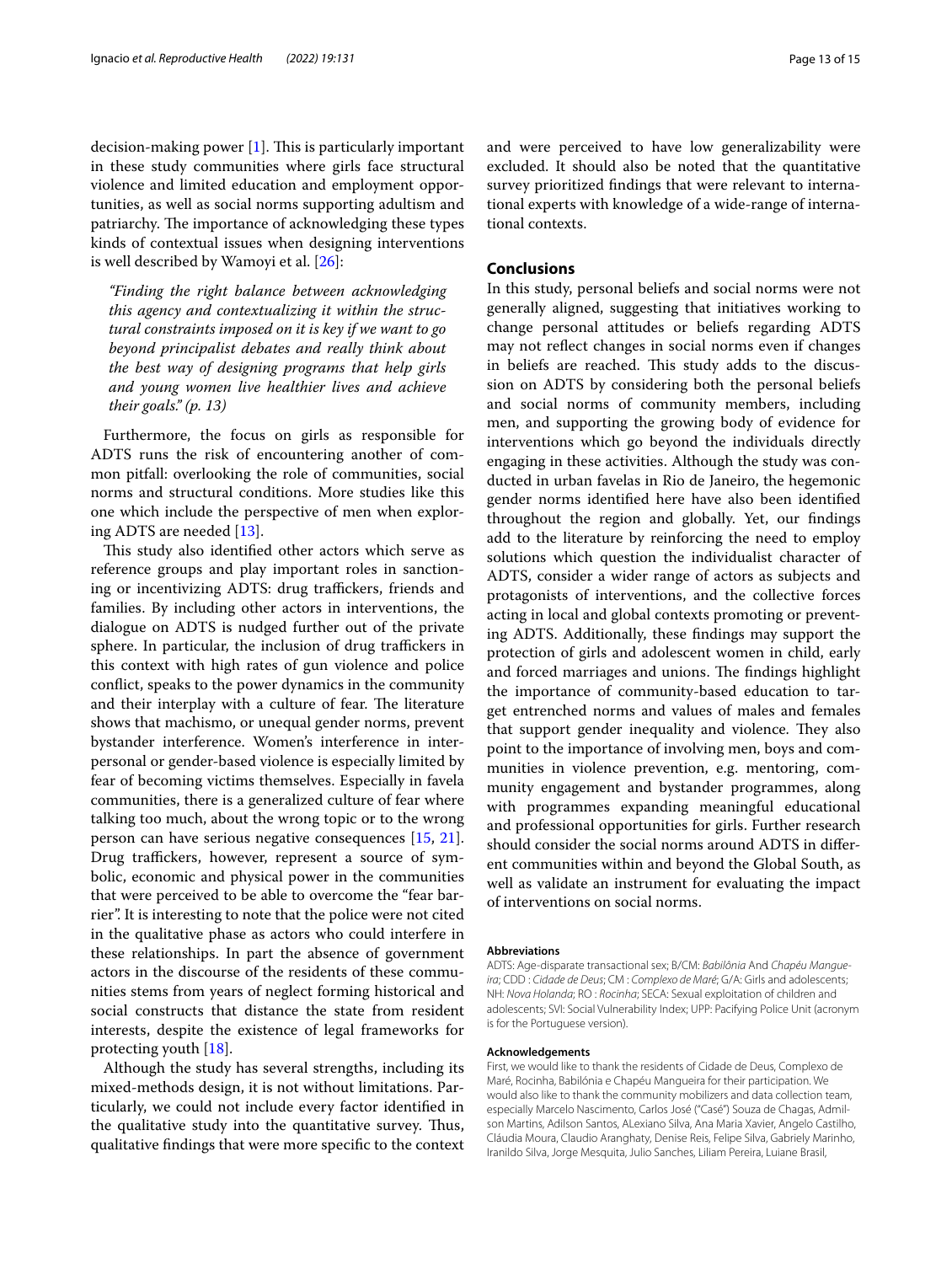Luciana Jesus, Patrícia Pereira, Rosi Maciel, Tiago Figueiredo, Daniel Duque, Gabriel Lontra, Pedro Steenhagen and Thais Cordeiro for their support. We would also like to thank the experts who volunteered their time to review the questionnaire items: Joar Svanemyr, Joyce Wamoyi, Kristen Stoebenau, Monica Lopes, Normanda Araujo de Morais, Suzanne Leclerc-Madlala and Virginia Ferreira. We will also like to thank Marjorie Pichon for her support in the last edition of the manuscript. This study would not have been possible without funding from the OAK Foundation and support from the London School of Hygiene and Tropical Medicine.

#### **Author contributions**

Conceptualization and study design: CFI, LC, BC, GL, AMB; Validation: BC, GL, AMB; Formal analysis: CFI, LC; Investigation: CFI, LC; Data curation: CFI; Writing, review and editing: CFI, LC, BC, GL, AMB; Supervision: GL, AMB. All authors read and approved the fnal manuscript.

#### **Funding**

This work was supported by the OAK Foundation under Grant (number OCAY-16-188).

#### **Availability of data and materials**

The datasets used during the current study are available from the corresponding author on reasonable request.

#### **Declarations**

#### **Ethics approval and consent to participate**

Ethical approval was obtained from the Committee for Ethics in Research of the Philosophy and Humanities Centre of the Federal University of Rio de Janeiro (CAAE 65254917.0.0000.5582) and from the London School of Hygiene & Tropical Medicine (Ethics Reference no. 11958). All participants were provided oral explanations of the study, their rights, including their right to not answer questions or to leave the study at any moment, measures of confdentiality, and information regarding the supervising ethics board, which were all available on the Term of Free and Informed Consent (TFIC), before signing it. The TFIC was signed by all participants and guardians provided additional signed consent for minors. Enumerators were experienced in addressing sensitive topics with minors and adults in high-confict communities and were subject to additional training focused on ethics and confdentiality to promote participant security. Interviews and surveys were also gender-paired to promote the comfort of the respondents.

#### **Consent for publication**

Not applicable.

#### **Competing interests**

The authors declare that there are no conficts of interest to declare and that the funders did not infuence in the design, implementation nor analysis of this study.

#### **Author details**

<sup>1</sup> Promundo-US, 1367 Connecticut Avenue NW, Suite 310, Washington, DC 20036, USA. <sup>2</sup> Promundo Portugal, Centro de Estudos Sociais/ Universidade de CoimbraColégio de S. Jerónimo, Largo D. Dinis, Apartado 3087, 3000-995 Coimbra, Portugal. <sup>3</sup> Department of Global Health and Development, London School of Hygiene and Tropical Medicine, Keppel Street, London WC1E7HT, UK.

Received: 7 July 2021 Accepted: 16 May 2022<br>Published online: 06 June 2022

#### **References**

<span id="page-13-18"></span>Buller AM, Schulte MC. Aligning human rights and social norms for adolescent sexual and reproductive health and rights. Reprod Health Matters. 2018;26(Suppl 52):38–45. [https://doi.org/10.1080/09688080.2018.15429](https://doi.org/10.1080/09688080.2018.1542914) [14](https://doi.org/10.1080/09688080.2018.1542914).

- <span id="page-13-13"></span>2. Carvalho MC, Sívori HF. Gender, sexuality and religious instruction in Brazilian educational policy. Cad Pagu. 2017. [https://doi.org/10.1590/18094](https://doi.org/10.1590/18094449201700500017) [449201700500017.](https://doi.org/10.1590/18094449201700500017)
- <span id="page-13-17"></span>3. Chen Y-C, Fortson BL, Tseng K-W. Pilot evaluation of a sexual abuse prevention program for Taiwanese children. J Child Sex Abus. 2012;21(Suppl 6):621–45. <https://doi.org/10.1080/10538712.2012.726699>.
- <span id="page-13-7"></span>4. Cialdini RB, Reno RR, Kallgren CA. A focus theory of normative conduct: recycling the concept of norms to reduce littering in public places. J Pers Soc Psychol. 1990;58(6):1015.
- <span id="page-13-8"></span>5. Creswell JW. An introduction to mixed methods research. Lincoln, Nebraska, USA: University of Nebraska; 2007.
- <span id="page-13-4"></span>6. Gadelha G, Carvalho FL, Santos JV, Figueiredo K, Paiva L. Plano Nacional de Enfrentamento da Violência da Violência Sexual Contra Crianças e Adolescentes. Governo Federal. 2013. [https://www.gov.br/mdh/pt-br/](https://www.gov.br/mdh/pt-br/centrais-de-conteudo/crianca-e-adolescente/plano-nacional-de-enfrentamento-da-violencia-sexual-contra-criancas-e-adolescentes.pdf/view) [centrais-de-conteudo/crianca-e-adolescente/plano-nacional-de-enfre](https://www.gov.br/mdh/pt-br/centrais-de-conteudo/crianca-e-adolescente/plano-nacional-de-enfrentamento-da-violencia-sexual-contra-criancas-e-adolescentes.pdf/view) [ntamento-da-violencia-sexual-contra-criancas-e-adolescentes.pdf/view.](https://www.gov.br/mdh/pt-br/centrais-de-conteudo/crianca-e-adolescente/plano-nacional-de-enfrentamento-da-violencia-sexual-contra-criancas-e-adolescentes.pdf/view) Accessed 13 Jan 2022.
- <span id="page-13-15"></span>7. Hawkins K, Price N, Mussá F. Milking the cow: young women's construction of identity and risk in age-disparate transactional sexual relationships in Maputo, Mozambique. Glob Public Health. 2009;4(Suppl 2):169–82. [https://doi.org/10.1080/17441690701589813.](https://doi.org/10.1080/17441690701589813)
- <span id="page-13-14"></span>8. Heilman B, Barker G, Harrison A. The man box: a study on being a young man in the US, UK and Mexico. Washington, DC and London. Promundo-US and Unilever. 2017. [https://promundoglobal.org/resources/man-box](https://promundoglobal.org/resources/man-box-study-young-man-us-uk-mexico/)[study-young-man-us-uk-mexico/.](https://promundoglobal.org/resources/man-box-study-young-man-us-uk-mexico/) Accessed 3 Mar 2018.
- <span id="page-13-12"></span>9. Howard-Merrill L, Wamoyi J, Nyato D, Kyegombe N, Heise L, Buller AM. 'I trap her with a CD, then tomorrow fnd her with a big old man who bought her a smart phone'. Constructions of masculinities and transactional sex: a qualitative study from North-Western Tanzania. Cult Health Sex. 2022;24(2):254–67.
- <span id="page-13-1"></span>10. Ignacio CF, Araújo D, Ruge E, Cerdeira L, Cosmelli L, Page V, et al. Community perceptions of transactional sex with children and adolescent girls, a qualitative study in favelas of Rio de Janeiro. Glob Public Health. 2020;15(Suppl 3):424–37. [https://doi.org/10.1080/17441692.2019.16855](https://doi.org/10.1080/17441692.2019.1685559) [59](https://doi.org/10.1080/17441692.2019.1685559).
- <span id="page-13-11"></span>11. Jewkes R, Morrell R, Hearn J, Lundqvist E, Blackbeard D, Lindegger G, et al. Hegemonic masculinity: combining theory and practice in gender interventions. Cult Health Sex. 2015;17(Suppl 2):112–27. [https://doi.org/](https://doi.org/10.1080/13691058.2015.1085094) [10.1080/13691058.2015.1085094.](https://doi.org/10.1080/13691058.2015.1085094)
- <span id="page-13-2"></span>12. Kyegombe N, Meiksin R, Namakula S, Mulindwa J, Muhumuza R, Wamoyi J, et al. Community perspectives on the extent to which transactional sex is viewed as sexual exploitation in Central Uganda. BMC Int Health Hum Rights. 2020. [https://doi.org/10.1186/s12914-020-00228-w.](https://doi.org/10.1186/s12914-020-00228-w)
- <span id="page-13-5"></span>13. Leclerc-Madlala S. Age-disparate and intergenerational sex in southern Africa: the dynamics of hypervulnerability. AIDS. 2008;22(Suppl 4):S17-25. <https://doi.org/10.1097/01.aids.0000341774.86500.53>.
- <span id="page-13-6"></span>14. Legros S, Cislaghi B. Mapping the social-norms literature: an overview of reviews. Perspect Psychol Sci. 2020;15(1):62–80.
- <span id="page-13-19"></span>15. Magaloni B, Melo V, Franco E. Killing in the Slums: an impact evaluation of police reform in Rio de Janeiro. Stanford: Stanford Center for International Development. 2015. [https://siepr.stanford.edu/sites/default/fles/publi](https://siepr.stanford.edu/sites/default/files/publications/556wp_9.pdf) [cations/556wp\\_9.pdf](https://siepr.stanford.edu/sites/default/files/publications/556wp_9.pdf). Accessed 8 May 2018.
- <span id="page-13-0"></span>16. Muthoni CN, Kneipp SM, Gichane MW, Caiola CE, Pettifor AE, Williams JR. A systematic review of HIV interventions for young women in sub-Saharan Africa. AIDS Behav. 2020;24(12):3395–413.
- <span id="page-13-10"></span>17. Nkosana J, Rosenthal D. The dynamics of intergenerational sexual relationships: the experience of schoolgirls in Botswana. Sex Health. 2007;4(Suppl 3):181–7. [https://doi.org/10.1071/SH06070.](https://doi.org/10.1071/SH06070)
- <span id="page-13-3"></span>18. Piscitelli A. Sexual economies, love and human trafficking—new conceptual issues. Cadernos Pagu. 2016. [https://doi.org/10.1590/1809444920](https://doi.org/10.1590/18094449201600470005) [1600470005](https://doi.org/10.1590/18094449201600470005).
- <span id="page-13-16"></span>19. Rudrum S, Olife JL, Benoit C. Discourses of masculinity, femininity and sexuality in Uganda's Stand Proud, Get Circumcised campaign. Cult Health Sex. 2016;19(Suppl 2):225–39. [https://doi.org/10.1080/13691058.](https://doi.org/10.1080/13691058.2016.1214748) [2016.1214748](https://doi.org/10.1080/13691058.2016.1214748).
- <span id="page-13-9"></span>20. Stoebenau K, Heise L, Wamoyi J, Bobrova N. Revisiting the understanding of "transactional sex" in Africa: a review and synthesis of the literature. Soc Sci Med. 2016;168:186–97. [https://doi.org/10.1016/j.socscimed.2016.09.](https://doi.org/10.1016/j.socscimed.2016.09.023) [023.](https://doi.org/10.1016/j.socscimed.2016.09.023)
- <span id="page-13-20"></span>21. Taylor, AY, Moura T, Scabio JL, Borde E, Afonso JS, Barker G. Isso aqui não é vida para você: masculinidades e não violência no Rio de Janeiro,